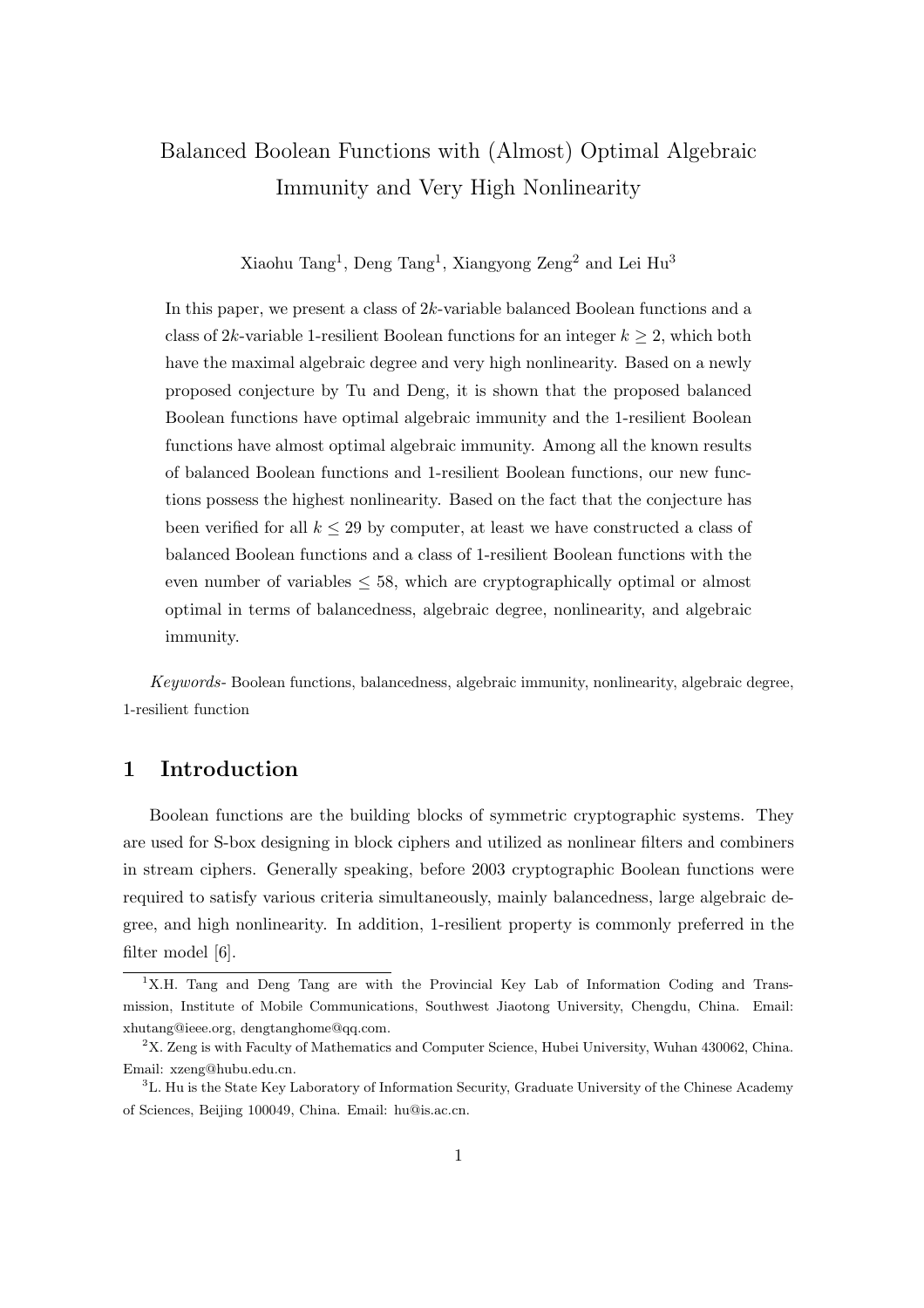In 2003, Courtois and Meier successfully proposed algebraic attacks on several stream ciphers [7]. As a result, a new criterion called algebraic immunity was imposed on cryptographic Boolean functions.

**Definition 1** ([20]). Given two n-variable Boolean functions f and h, h is said to be an annihilator of f if  $f \cdot h = 0$ . The algebraic immunity  $AI(f)$  of Boolean function f is defined to be the minimum algebraic degree of nonzero Boolean functions h such that h is an annihilator of f or  $f + 1$ .

For resisting the standard algebraic attack, a Boolean function should have algebraic immunity as high as possible. But in [7] it was proved that  $AI(f) \leq \lceil \frac{n}{2} \rceil$  for any *n*-variable Boolean function  $f$ . In this paper,  $f$  is said to have optimal algebraic immunity if it achieves the equality, and have almost optimal algebraic immunity if  $AI(f) = \lceil \frac{n}{2} \rceil$  $\frac{n}{2}$ ] – 1.

Up to now, several classes of Boolean functions achieving optimal algebraic immunity haven been proposed [3, 4, 9, 16, 17]. However, the nonlinearities of most such functions are often not exceeding  $2^{n-1} - {n-1 \choose n}$  $\lfloor \frac{n}{2} \rfloor$ ¢ , which is almost the worst possible value according to Lobanov's bound [18]. Even when they do exceed it, they are not much larger than this number. Hence, they are insufficient for the resistance to fast correlation attacks.

In 2008, Carlet and Feng presented an infinite class of n-variable balanced Boolean functions with optimal algebraic immunity, maximal algebraic degree, and high nonlinearity  $\geq 2^{n-1} - n2^{n/2} \cdot \ln 2 - 1$  [5]. It is the first class of Boolean functions almost satisfying all the cryptographic necessities. In [28], the nonlinearity was further improved to  $\max \left\{ 6 \mid \frac{2^{n-1}}{2n} \right\}$  $\frac{n-1}{2n}$ ] – 2,  $2^{n-1}$  –  $(\frac{\ln 2}{3})$  $\frac{12}{3}(n-1)+\frac{3}{2}$  $\frac{1}{\sqrt{2}}$  $2^{\frac{n}{2}}$  by Wang *et al.* 

Very recently, applying the similar idea to a class of Partial Spread bent functions, Tu and Deng constructed 2k-variable balanced Boolean functions with maximal algebraic degree, and higher nonlinearity  $\geq 2^{n-1} - 2^{n/2-1} - (n/2)2^{n/4} \cdot \ln 2 - 1$  where  $n = 2k$  [26]. Most notably, based on a combinatorial conjecture, they were able to show that their Boolean functions possess optimal algebraic immunity. Indeed, they validated the conjecture until  $k = 29$ . In this sense, a class of functions with the even number of variables  $n \leq 58$  was obtained, which is cryptographically optimal in terms of balancedness, algebraic degree, nonlinearity, and algebraic immunity. Later in [27], Tu and Deng constructed a class of 1-resilient Boolean functions with maximal algebraic degree, high nonlinearity, and almost optimal algebraic immunity by a modification.

In this paper, firstly we slightly modify Tu-Deng's method to get a class of  $2k$ -variable balanced Boolean functions. The new function still maintains optimal algebraic immunity, and maximal algebraic degree. Specifically, the nonlinearity of the new function is dramatically increased to  $\geq 2^{n-1} - \sum_{n=1}^{t-1}$  $i=0$  $2^{\frac{n}{2^{i+1}}-1} - 2^{\frac{m-1}{2}}$  where  $n = 2k = 2^tm$  for some positive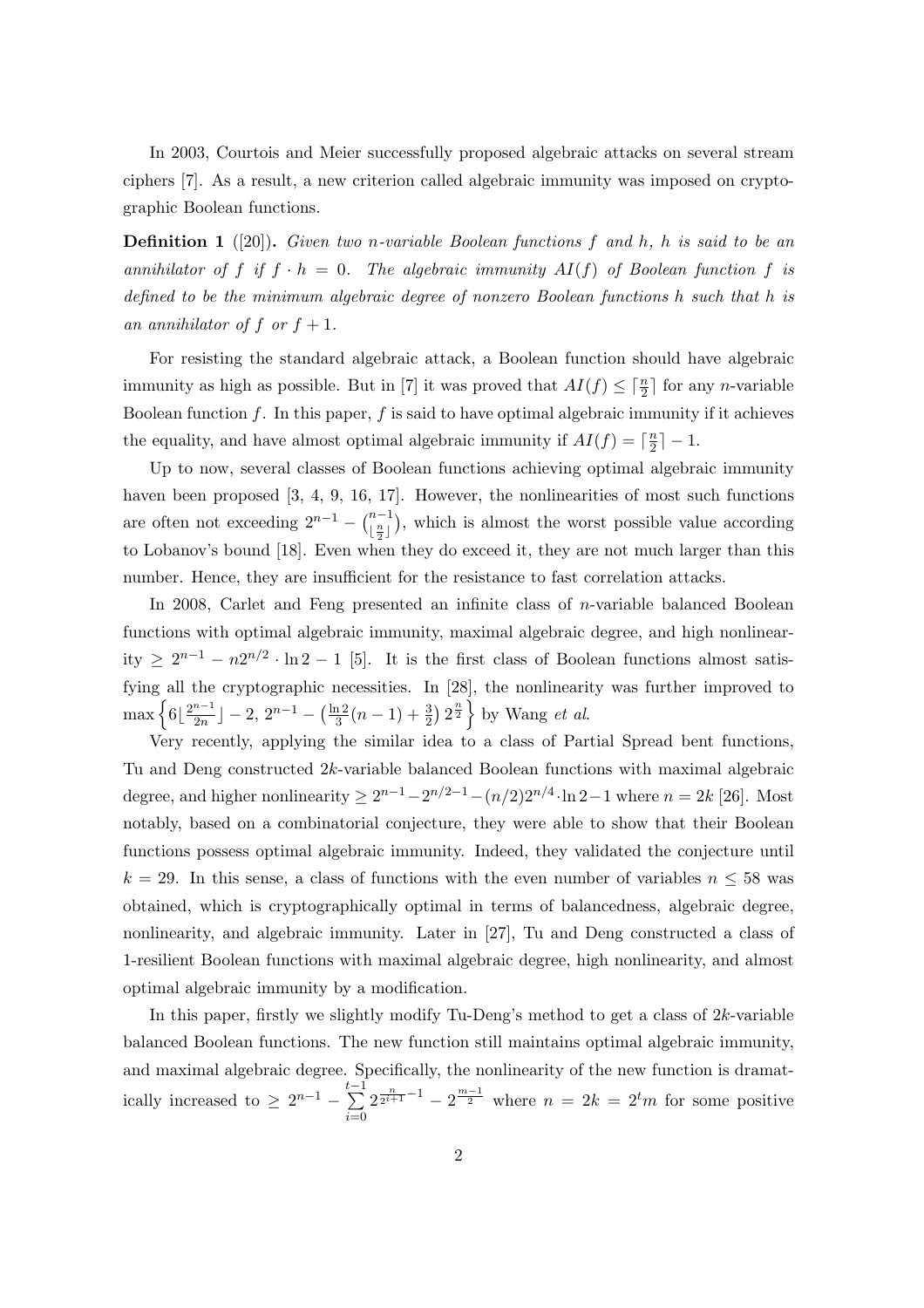integers t and m such that  $gcd(m, 2) = 1$ . We believe that the new function achieves the best nonlinearity of the balanced Boolean functions with optimal algebraic immunity since its nonlinearity is as good as the best result of the known balanced Boolean functions. Next, extending our technique to Tu-Deng's 1-resilient function, we also improve the nonlinearity but keep the almost optimal algebraic immunity and maximal algebraic degree unchanged. Even compared with all the known 1-resilient ones without considering the optimality of the algebraic immunity, our function still has better nonlinearity.

The remainder of this paper is organized as follows. In Section 2 we introduce some necessary notations and related results of Boolean functions. In Section 3, firstly we review an iterative construction of balanced Boolean functions with very high nonlinearity by Dobbertin. Next, we give a degree optimized method such that balanced Boolean functions also possess maximal algebraic degree. In Sections 4 and 5, we present our main results.

# 2 Preliminaries

Throughout this paper, let  $\mathbf{F}_2^n$  be the vector space of *n*-tuples over the field  $\mathbf{F}_2 = \{0, 1\}$ of two elements, and  $\mathbf{F}_{2^n}$  be the finite field of order  $2^n$ . For a vector  $a = (a_1, \dots, a_n) \in \mathbf{F}_2^n$ , its support Supp(a) is the set  $\{1 \le i \le n \mid a_i = 1\}$ , and its *Hamming weight* wt(a) is defined as the cardinality of its support, i.e.,  $wt(a) = |\text{Supp}(a)|$ .

# 2.1 Boolean functions over  $\mathbf{F}_{2}^{n}$

Let  $\mathcal{B}_n$  be the set of Boolean functions of n variables. Normally, a *Boolean function* is defined from  $\mathbf{F}_2^n$  into  $\mathbf{F}_2$ . A basic representation for a Boolean function  $f(x_1, \dots, x_n)$  is given by its truth table, namely the binary string of length  $2<sup>n</sup>$  which lists all of its output values, i.e.,

$$
f = [f(0, 0, \cdots, 0), f(1, 0, \cdots, 0), f(0, 1, \cdots, 0), f(1, 1, \cdots, 0), \cdots, f(1, 1, \cdots, 1)].
$$

We say that a Boolean function  $f$  is *balanced* if its truth table contains an equal number of ones and zeros, that is, if its Hamming weight equals to  $2^{n-1}$ . The Hamming weight of  $f, wt(f)$ , is defined as the Hamming weight of this string, or in other words, the size of the support supp $(f) = \{x \in \mathbf{F}_2^n | f(x) = 1\}$ . The *Hamming distance*  $d_H(f, g)$  between two Boolean functions f and g is the Hamming weight of their difference  $f + g$ , i.e.,  $d_H(f, g) =$  $|\{x \in \mathbf{F}_2^n | f(x) + g(x) = 1\}|$  (by abuse of notation, we use + to denote the addition on  $\mathbf{F}_2$ , i.e., the XOR, and also for a usual integer addition).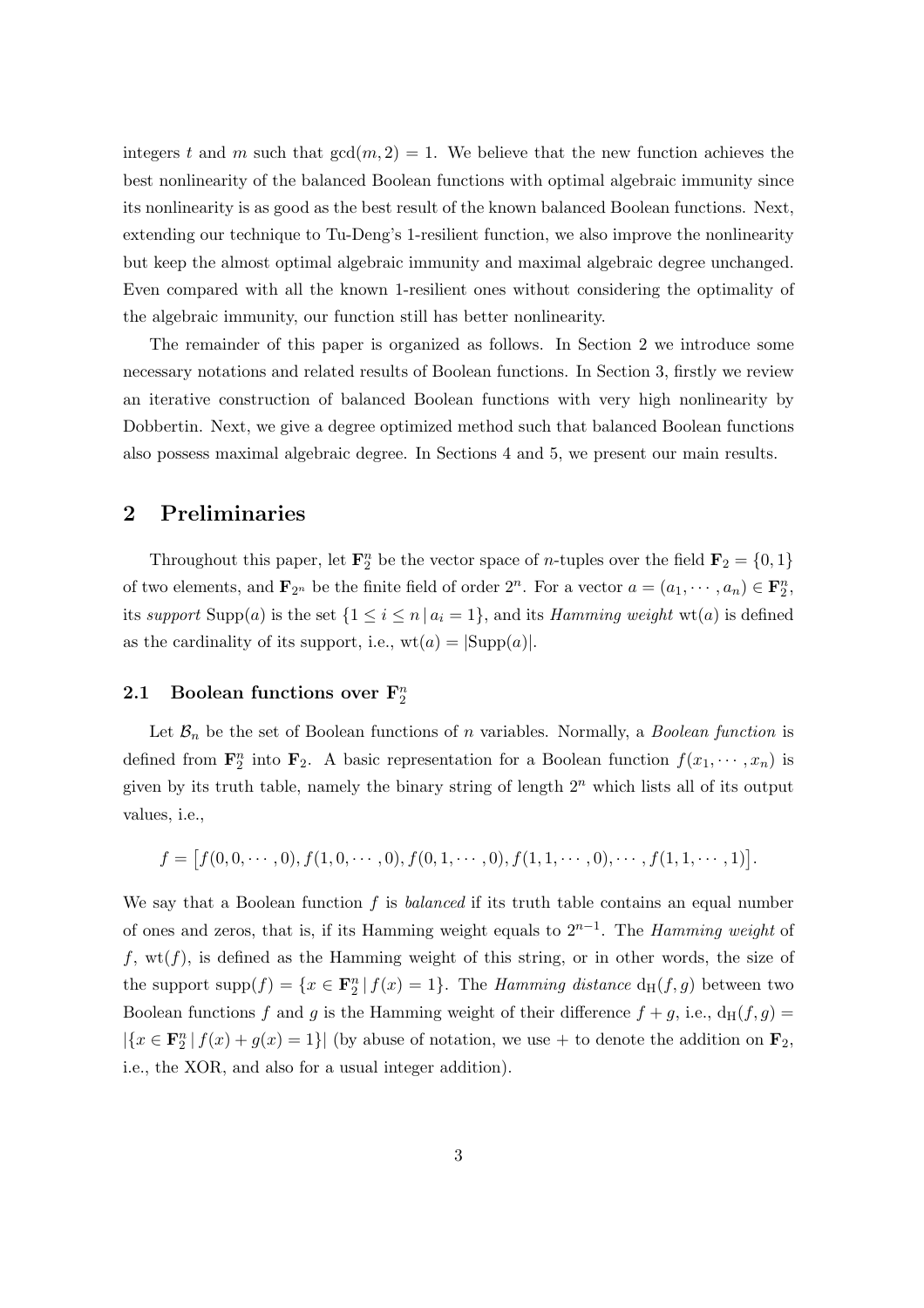Any Boolean function has a unique representation as a multivariate polynomial over  $\mathbf{F}_2$ , called the algebraic normal form (ANF),

$$
f(x_1, \dots, x_n) = \sum_{u \in \mathbf{F}_2^n} a_u \Big( \prod_{j=1}^n x_j^{u_j} \Big)
$$

where  $a_u \in \mathbf{F}_2$  and  $u = (u_1, \dots, u_n) \in \mathbf{F}_2^n$ . The *algebraic degree*,  $\deg(f)$ , is the number of variables in a highest order term with non zero coefficient, i.e.,  $\deg(f) = \max\{\text{wt}(u)|a_u \neq 0\}$  $0, u \in \mathbf{F}_2^n$ . A Boolean function is affine if it is of algebraic degree at most 1. The set of all affine functions is denoted by  $A_n$ . To resist the Berlekamp-Massey attack, the Boolean functions used in a cryptographic system should have high algebraic degree [6].

Besides, cryptographic Boolean functions must have high nonlinearity to withstand linear and correlation attacks  $[1, 11]$ . The *nonlinearity* of an *n*-variable function f is its distance from the set of all  $n$ -variable affine functions, i.e.,

$$
N_f = \min_{g \in \mathbf{A}_n} (\mathrm{d_H}(f, g)).
$$

This parameter can also be expressed by means of the Walsh transform. Let  $x = (x_1, \dots, x_n)$ and  $a = (a_1, \dots, a_n)$  both belong to  $\mathbf{F}_2^n$  and  $a \cdot x = a_1x_1 + \dots + a_nx_n$ . The Walsh transform of an *n*-variable Boolean function  $f(x)$  is an integer valued function over  $\mathbf{F}_2^n$  which is defined as

$$
W_f(a) = \sum_{x \in \mathbf{F}_2^n} (-1)^{f(x) + a \cdot x}.
$$

Consequently, the nonlinearity of  $f$  can be equivalently expressed as

$$
N_f = 2^{n-1} - \frac{1}{2} \max_{a \in \mathbf{F}_2^n} |W_f(a)|.
$$

#### 2.2 Boolean functions over  $F_{2^n}$

Note that  $\mathbf{F}_{2^n}$  is isomorphic to  $\mathbf{F}_2^n$  by some basis of  $\mathbf{F}_{2^n}$  over  $\mathbf{F}_2$ . In this paper, sometimes for convenience we need another representation of Boolean function over the finite field  $\mathbf{F}_{2^n}$ . Let  $\alpha$  be a primitive element of  $\mathbf{F}_{2^n}$ . A Boolean function  $f(x)$  can be defined from  $\mathbf{F}_{2^n}$  to  $\mathbf{F}_2$  as

$$
[f(0), f(1), f(\alpha), \cdots, f(\alpha^{2^{n}-2})],
$$

which is equivalent to the truth table from  $\mathbf{F}_2^n$  to  $\mathbf{F}_2$ .

Similarly to ANF of its vector version over  $\mathbf{F}_2^n$ , the Boolean function over  $\mathbf{F}_{2^n}$  can also be uniquely expressed by a univariate polynomial [5]

$$
f(x) = \sum_{i=0}^{2^{n}-1} a_i x^i
$$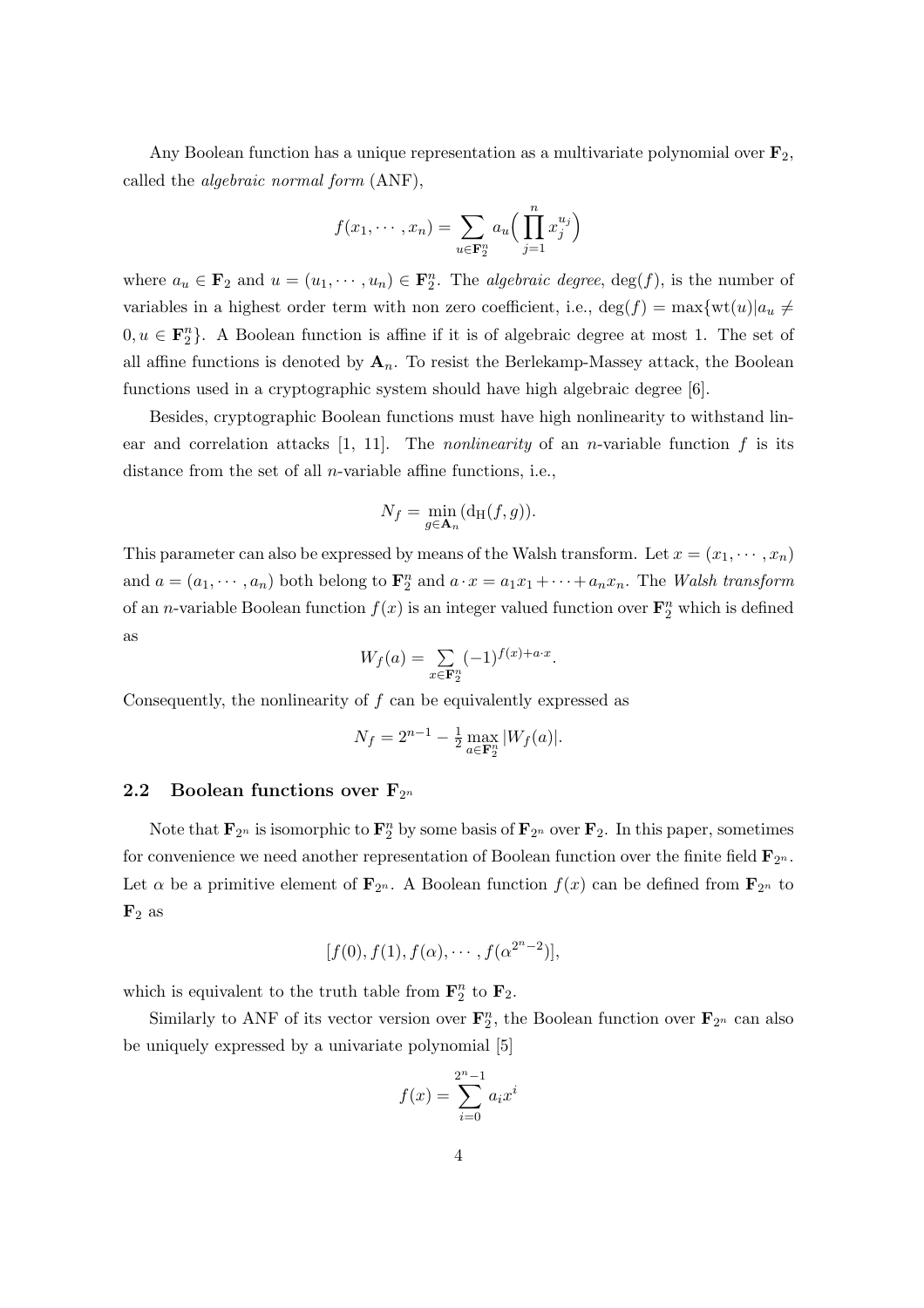where  $a_0, a_{2^n-1} \in \mathbf{F}_2$ ,  $a_i \in \mathbf{F}_{2^n}$  for  $1 \leq i < 2^n - 1$  such that  $a_i = a_{2i \pmod{2^n-1}}$ , and the addition is modulo 2. In [5], it was shown that the algebraic degree  $deg(f) = \max\{wt(i)|a_i \neq 0\}$  $0, 0 \leq i < 2^n$ .

Besides, over  $\mathbf{F}_{2^n}$  the Walsh transform of the Boolean function f can be equivalently defined by

$$
W_f(a) = \sum_{x \in \mathbf{F}_2^n} (-1)^{f(x) + tr(ax)}
$$

where  $tr(x) = \sum_{i=0}^{n-1} x^{2^i}$  is the trace function from  $\mathbf{F}_{2^n}$  to  $\mathbf{F}_2$ .

## 2.3  $PS_{ap}$  bent class

**Definition 2** ([6]). A Boolean function  $f \in \mathcal{B}_n$  is called bent function if its Walsh transform spectrum is two-valued, i.e.,  $W_f(a) = \pm 2^{n/2}$  for all  $a \in \mathbf{F}_2^n$  where n is necessarily even.

The nonlinearity of bent function equals  $2^{n-1} - 2^{n/2-1}$ , which achieves the optimal nonlinearity according to the well-known Parseval's relation  $\sum_{n=1}^{\infty}$  $a \overline{\in} \mathbf{F}_{2}^{n}$  $W_f^2(a) = 2^{2n}$ . Bent functions are not balanced and they exist only for even number of variables, then they are improper for direct cryptographic use.

The class of bent functions called partial spread (PS) was introduced by Dillon [10], whose supports are the unions of  $2^{\frac{n}{2}-1}$  or  $2^{\frac{n}{2}-1}+1$  disjoint  $\frac{n}{2}$ -dimensional subspaces of  $\mathbf{F}_2^n$ , where  $n$  is an even positive integer and "disjoint" means that any two of these subspaces intersect in 0 only. In particular, Dillon exhibited a subclass of PS, denoted by  $\mathcal{PS}_{ap}$ , in an explicit form.

For  $n = 2k$ , the finite field  $\mathbf{F}_{2^n}$  can be viewed as a 2-dimensional vector space  $\mathbf{F}_{2^k} \times \mathbf{F}_{2^k}$ over  $\mathbf{F}_{2^k}$ , which is equal to the disjoint union of its  $2^{\frac{n}{2}} + 1$  lines through the origin. By arbitrarily picking up  $2^{k-1}$  lines except for the origin as the support, Dillon presented the  $\mathcal{PS}_{ap}$  bent function class  $f(x, y)$  from  $\mathbf{F}_{2^n}$  to  $\mathbf{F}_2$  as

$$
f(x,y) = g\left(\frac{x}{y}\right) \tag{1}
$$

where g is a balanced Boolean function on  $\mathbf{F}_{2^k}$  with  $g(0) = 0$ , and  $\frac{x}{y}$  is defined to be 0 if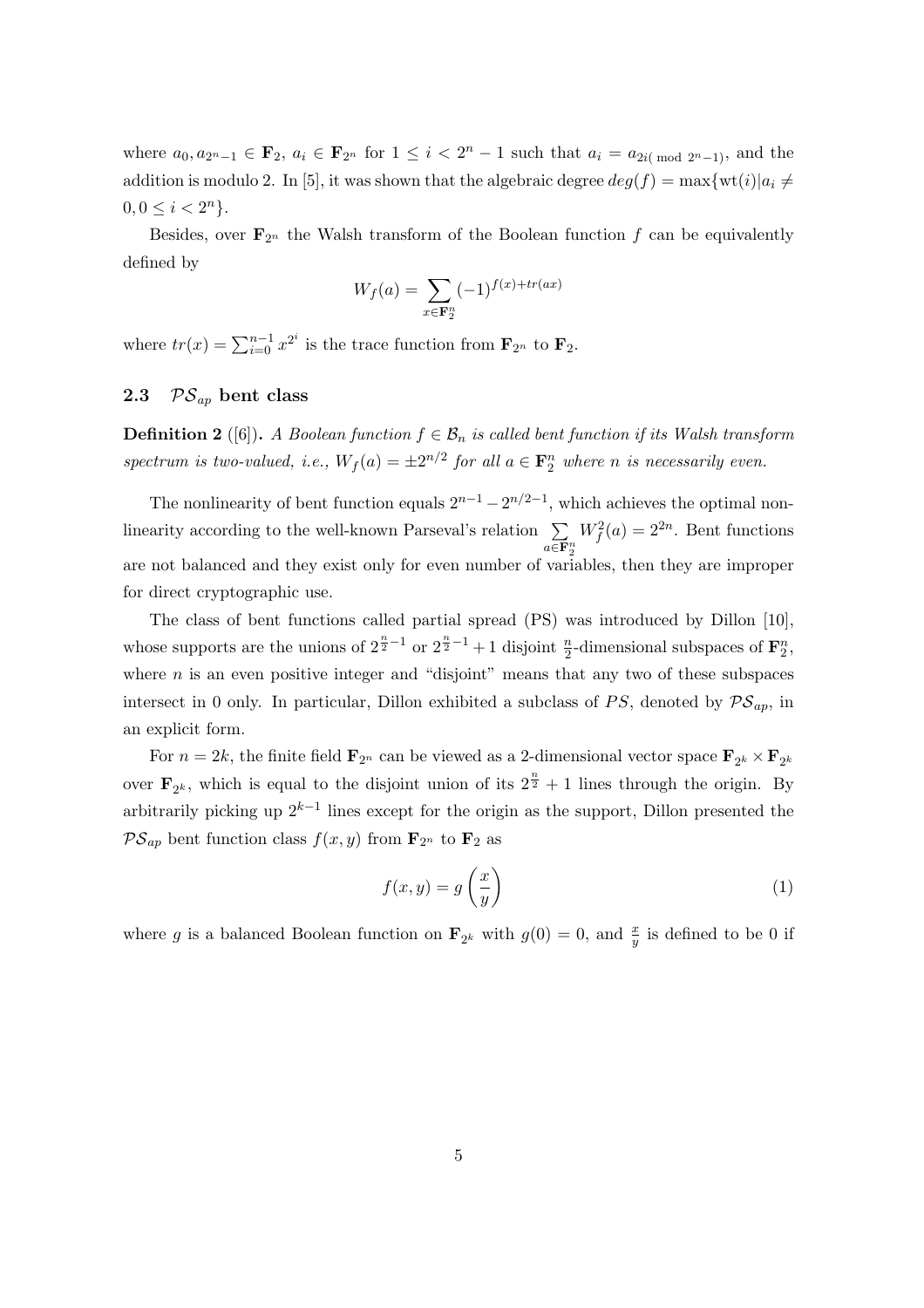$y = 0$ . The function  $f(x, y)$  is a bent function since

$$
W_f(a,b) = \sum_{x \in \mathbf{F}_{2^k}} \sum_{y \in \mathbf{F}_{2^k}^*} (-1)^{g(x/y) + tr(ax + by)} + \sum_{x \in \mathbf{F}_{2^k}, y=0} (-1)^{tr(ax + by)}
$$
  
\n
$$
= \sum_{y \in \mathbf{F}_{2^k}^*} (-1)^{tr(by)} \sum_{z \in \mathbf{F}_{2^k}} (-1)^{g(z) + tr(ayz)} + \sum_{x \in \mathbf{F}_{2^k}} (-1)^{tr(ax)}
$$
  
\n
$$
= \sum_{z \in \mathbf{F}_{2^k}} (-1)^{g(z)} \left[ \sum_{y \in \mathbf{F}_{2^k}} (-1)^{tr((b+az)y)} - 1 \right] + \sum_{x \in \mathbf{F}_{2^k}} (-1)^{tr(ax)}
$$
  
\n
$$
= \sum_{z \in \mathbf{F}_{2^k}} (-1)^{g(z)} \sum_{y \in \mathbf{F}_{2^k}} (-1)^{tr((b+az)y)} + \sum_{x \in \mathbf{F}_{2^k}} (-1)^{tr(ax)}
$$
  
\n
$$
= \begin{cases} 2^k, & a=0 \\ 2^k(-1)^{g(b/a)}, & a \neq 0 \end{cases}
$$
(2)

where the balanced property of  $g$  is used in the fourth identity and fifth identity (for the case of  $a = 0$ ) and  $\sum$  $y \in \mathbf{F}_{2^k}$  $(-1)^{tr((b+az)y)} = 0$  unless  $z = b/a$  when  $a \neq 0$  in the fifth identity.

### 2.4 Tu-Deng's conjecture

Very recently, based on a combinatorial conjecture, Tu and Deng proved that  $\mathcal{PS}_{ap}$ function  $f(x, y)$  given in (1) has optimal algebraic immunity by a suitable choice of the support of  $q$ .

**Conjecture** ([26]): Let  $k > 1$  be an integer. Denote  $\bar{x}$  the binary expansion of the integer  $0 \leq x < 2^k - 1$ . For any  $0 < t < 2^k - 1$ , define

$$
S_t = \left\{ (a, b) | 0 \le a, b < 2^k - 1, a + b = t \, (\text{mod} 2^k - 1), \text{wt}(\overline{a}) + \text{wt}(\overline{b}) \le k - 1 \right\}
$$
 (3)

then  $|S_t| \leq 2^{k-1}$ .

**Proposition 1** ([26]). Let  $\alpha$  be the primitive root of the finite field  $\mathbf{F}_{2^k}$ . Set  $\Delta = \{1, \alpha, \cdots, \alpha\}$  $\alpha^{2^{k-1}-1}\}$ . Assume that the conjecture is correct, then the  $\mathcal{PS}_{ap}$  bent function  $f(x, y)$  given by (1) satisfies

$$
AI(f) = \frac{n}{2} = k
$$

if  $Supp(q) = \Delta$ .

Tu and Deng validated the conjecture by computer for  $k \leq 29$ . Towards this conjecture, some advances have been achieved. In [8, 13], the authors proved it is true in many cases. However, the complete proof remains open.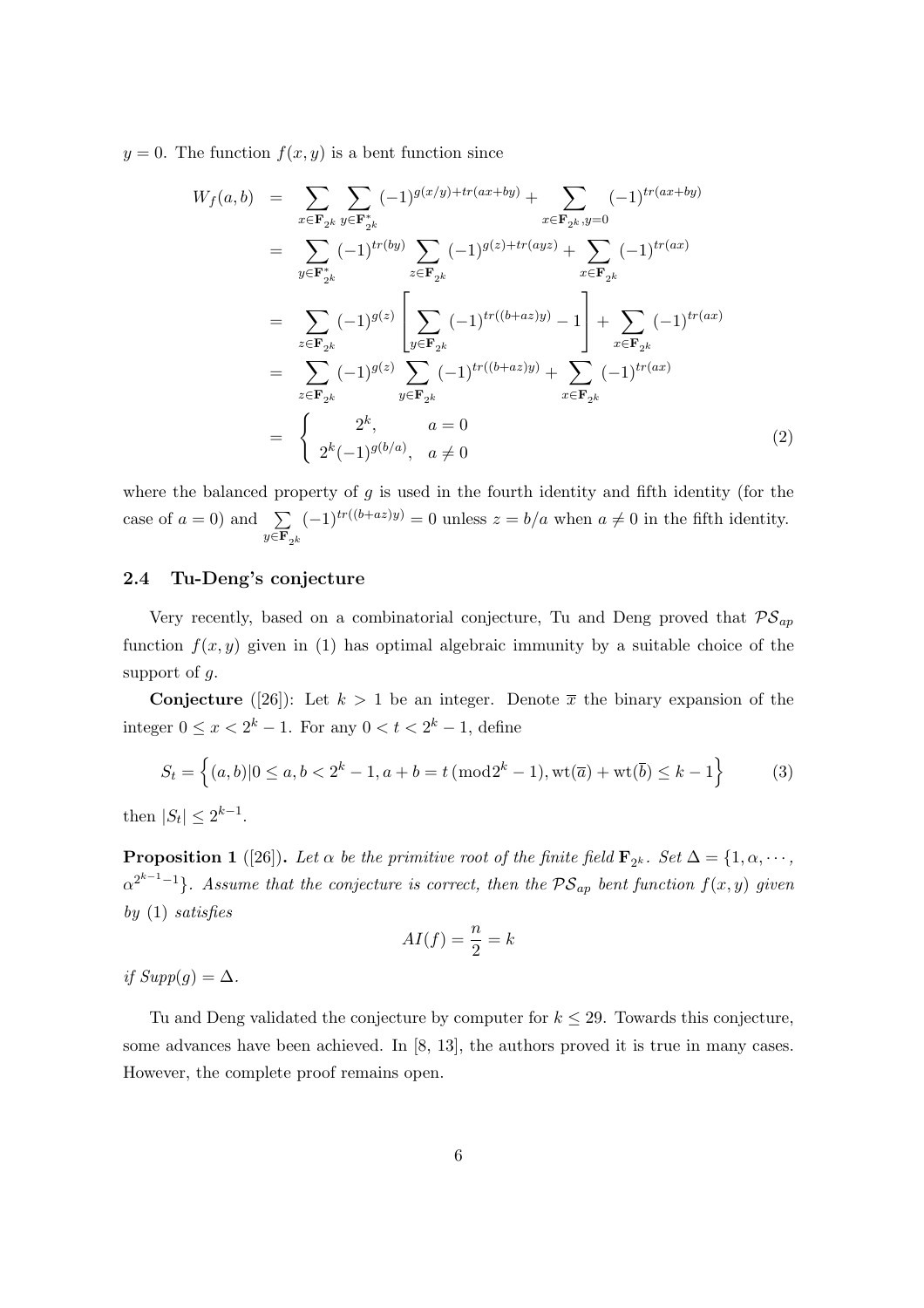# 3 Degree optimized balanced Boolean functions in Dobbertin's construction

Up to now, for the balanced Boolean functions of even variables, Dobbertin's construction provides highest nonlinearity [12]. In this section, we present a degree optimized method for Dobbertin's construction such that balanced Boolean functions have both highest nonlinearity and maximal algebraic degree.

From now on, let  $\mathbf{0}_n$  and  $\mathbf{1}_n$  be the all zero and one vectors of dimension n respectively.

**Definition 3** ([12]). A 2n-variable Boolean function u is said to be normal if  $u(x, y) = 0$ on an affine subspace W with dimension n. Without loss of generality, W can be assumed to be  $\{x = \mathbf{0}_n, y \in \mathbf{F}_2^n\}$ , i.e.,  $u(\mathbf{0}_n, y) = 0$  for all  $y \in \mathbf{F}_2^n$ .

Based on normal bent functions, Dobbertin proposed an iterative method for constructing balanced Boolean function with very high nonlinearity [12].

**Dobbertin's iterative construction** [12]: Let  $n$  be even integer no less than 4. Write  $n = 2<sup>t</sup>m$  such that  $t \ge 1$  and m is an odd integer. Then a balanced Boolean function  $u(x, y) \in \mathcal{B}_n$  over  $\mathbf{F}_2^n$  is defined by

$$
u(x,y) = \begin{cases} u_0(x,y), & \text{if } x \neq \mathbf{0}_{\frac{n}{2}} \\ v_1(y), & \text{if } x = \mathbf{0}_{\frac{n}{2}} \end{cases}
$$
 (4)

where  $u_0(x, y)$  is an *n*-variable normal bent function and  $v_1$  is generated by an iterative procedure as

$$
v_i(x, y) = \begin{cases} u_i(x, y), & \text{if } x \neq \mathbf{0}_{\frac{n}{2^{i+1}}}, & i = 1, \cdots, \\ v_{i+1}(y), & \text{if } x = \mathbf{0}_{\frac{n}{2^{i+1}}}, \end{cases}
$$
 (5)

where  $x, y \in \mathbf{F}_2^{\frac{n}{2^{i+1}}}$ . The iterative process will continue until  $i = t - 1$  with  $v_t = s \in \mathcal{B}_m$ being a balanced m-variable Boolean function with  $\max_{a \in \mathbf{F}_2^m} |W_s(a)| \leq 2^{\frac{m+1}{2}}$  and  $s(0) = 0$ . In each iterative step for  $1 \leq i < t$ ,  $u_i$  is an  $\frac{n}{2^i}$ -variable normal bent function.

**Theorem 1** ([12]). Let u be the balanced Boolean function given by (4) and (5), then

$$
\max_{a \in \mathbf{F}_2^n} |W_u(a)| \le \sum_{i=0}^{t-1} 2^{\frac{n}{2^{i+1}}} + 2^{\frac{m+1}{2}}.
$$

That is,

$$
N_u \ge 2^{n-1} - \sum_{i=0}^{t-1} 2^{\frac{n}{2^{i+1}} - 1} - 2^{\frac{m-1}{2}}.
$$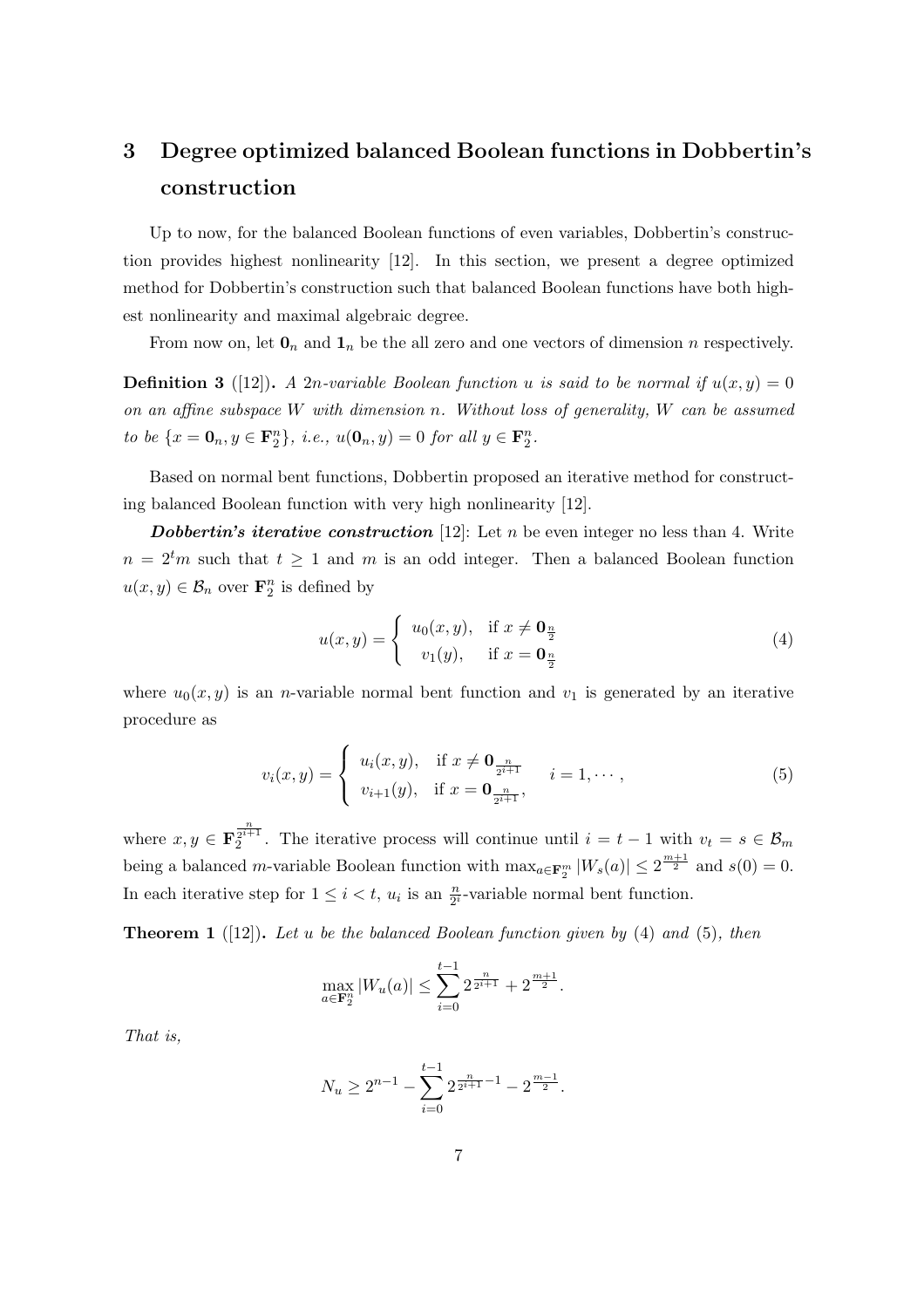However, the algebraic degree of  $u$  in  $(4)$  was not considered in [12]. In what follows, we discuss it.

**Lemma 1** ([31]). Let  $u \in \mathcal{B}_n$  and  $a = (a_1, \dots, a_n)$  be a vector in  $\mathbf{F}_2^n$ . Then the term  $x_1^{a_1} \cdots x_n^{a_n}$  appears in u if and only if  $\sum_{\gamma \preceq a}$  $u(\gamma) = 1$  where  $\gamma \preceq a$  means  $Supp(\gamma) \subseteq Supp(a)$ and the addition is taken modulo 2.

**Lemma 2.** Let  $s \in \mathcal{B}_k$  with  $deg(s) = d, 1 \leq d \leq k$ . Let  $v(x, y)$  be a 2k-variable normal Boolean function with  $deg(v) < k + d$ . Then the 2k-variable Boolean function defined by

$$
u(x,y) = \begin{cases} v(x,y), & \text{if } x \neq \mathbf{0}_k \\ s(y), & \text{if } x = \mathbf{0}_k \end{cases}
$$

has  $deg(u) = k + d$ .

**Proof:** Without loss of generality, we assume that the term  $y_1 \cdots y_d$  appears in the ANF of  $s(x)$ , which implies that  $\gamma{\preceq}(\mathbf{1}_d\mathbf{0}_{k-d})$  $s(\gamma) = 1$  by Lemma 1. Applying Lemma 1 to the function  $u$ , we have

$$
\sum_{\gamma \preceq (\mathbf{1}_k, \mathbf{1}_d \mathbf{0}_{k-d})} u(\gamma)
$$
\n
$$
= \sum_{\gamma_1 \neq 0, \gamma_1 \preceq \mathbf{1}_k, \gamma_2 \preceq (\mathbf{1}_d \mathbf{0}_{k-d})} u(\gamma_1, \gamma_2) + \sum_{\gamma_1 = 0, \gamma_2 \preceq (\mathbf{1}_d \mathbf{0}_{k-d})} u(\gamma_1, \gamma_2)
$$
\n
$$
= \sum_{\gamma_1 \preceq \mathbf{1}_k, \gamma_2 \preceq (\mathbf{1}_d \mathbf{0}_{k-d})} v(\gamma_1, \gamma_2) + \sum_{\gamma_1 = 0, \gamma_2 \preceq (\mathbf{1}_d \mathbf{0}_{k-d})} s(\gamma_2)
$$
\n
$$
= \sum_{\gamma_1 = 0, \gamma_2 \preceq (\mathbf{1}_d \mathbf{0}_{k-d})} s(\gamma_2)
$$
\n
$$
= 1
$$

where we make use of the fact that  $v(\gamma_1, \mathbf{0}_k) = 0$  in the second identity since v is a normal Boolean function and the fact that

$$
\sum_{\gamma_1 \preceq \mathbf{1}_k, \gamma_2 \preceq (\mathbf{1}_d \mathbf{0}_{k-d})} v(\gamma_1, \gamma_2) = 0
$$

in the third identity again by Lemma 1 since  $deg(v) < k + d$ . That is,  $deg(u) \geq k + d$ .

Further, by a similar argument we can conclude that  $\sum$  $\gamma{\preceq}\delta$  $u(\gamma) = 0$  for all vectors  $\delta \in \mathbf{F}_2^k$ with  $wt(\delta) > k + d$ , which indicates  $deg(u) \leq k + d$ . Hence,  $deg(u) = k + d$ .

 $\Box$ 

Rothaus's inequality states that any n-variable bent function has algebraic degree at most  $n/2$  when  $n \ge 4$  [22]. When  $n = 2$ , obviously bent function  $u(x_1, x_2)$  has  $deg(u) = 2$ .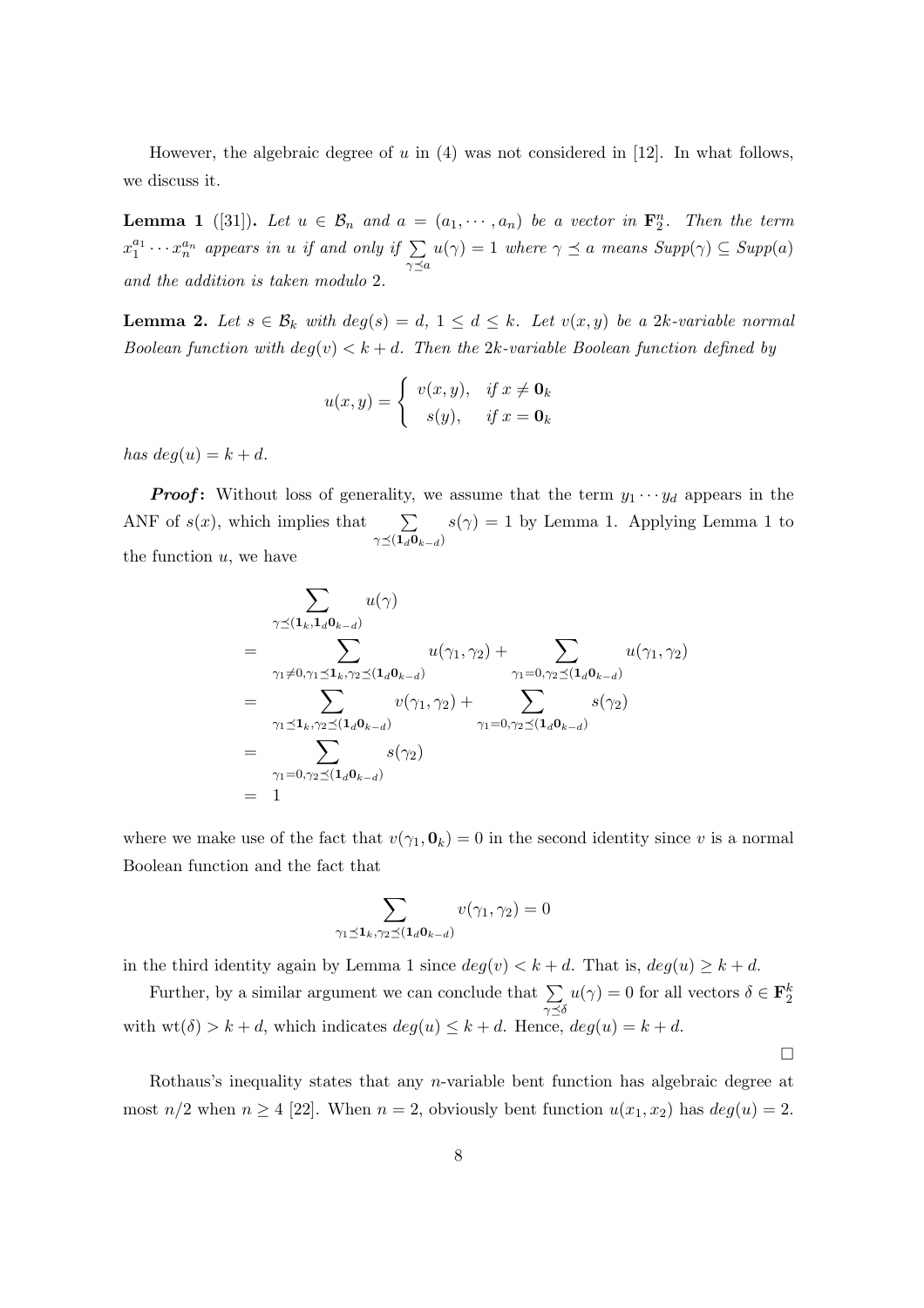That is, all the bent functions  $u_i(x, y)$  in (4) and (5),  $0 \leq i \leq t$ , satisfy the hypothesis of Theorem 2 except for the case that  $m = 1$  and  $i = t - 1$ .

For the balanced function, we have the following result on its algebraic degree.

**Lemma 3** ([23]). For a balanced Boolean function  $f \in \mathcal{B}_n$ ,  $deg(f) \leq n-1$  for  $n \geq 2$ .

Therefore, sequentially applying Lemma 2 to the Boolean functions  $v_i(x, y)$ ,  $i = t 1, \dots, 0$  if  $m > 1$  otherwise  $i = t - 2, \dots, 0$ , and then  $u(x, y)$  in (4), we can get the Boolean function with maximal algebraic degree by the Dobbertin's construction.

**Theorem 2.** Suppose that  $deg(v_{t-1}) = 1$  when  $m = 1$  and  $deg(s) = m - 1$  when  $m > 1$ . Let u be the balanced Boolean function iteratively generated by (4) and (5). Then,

$$
deg(u) = n - 1,
$$

which is optimal by Lemma 3.

By means of Theorems 1 and 2, we are able to construct balanced function  $u \in \mathcal{B}_n$  with both maximal algebraic degree  $n - 1$  and very high nonlinearity. The key is to have

- 1. 2-variable balanced function  $v_{t-1}$  has algebraic degree 1 when  $m = 1$ ; and
- 2. m-variable balanced function s with maximal algebraic degree  $m 1$  and very high nonlinearity when  $m > 1$ .

Straightforwardly, when  $m = 1$ , it is easy to verify that  $s(x) = x$  yields the desirable 2-variable balanced function  $v_{t-1}(x, y) = x$  by choosing  $u_{t-1}(x, y) = x \cdot y$ . For the case of  $m > 1$ , many such functions can be obtained from the Maiorana-McFarland bent class construction or its modifications in [23]. But, as pointed out in [2], there may exist a weakness in these functions as the derived functions, by fixing certain input bits of these functions, are affine. To avoid this drawback, Zeng and Hu have constructed balanced  $n$ variable Boolean functions with a high nonlinearity and an optimal algebraic degree  $n-1$ for  $n \geq 6$ , by modifying the Maiorana-McFarland's superclass functions [29].

Then, employing the following *m*-variable Boolean function s:

- $s(x) = x$  is the 1-variable balanced function with with  $\max_{a \in \mathbf{F}_2} |W_s(a)| = 2$  and  $deg(s) = 1;$
- *s* is a balanced semi-bent function on  $\mathbf{F}_2^3$  for  $m = 3$  with  $\max_{a \in \mathbf{F}_2^3} |W_s(a)| = 4$  and  $deg(s) = 2;$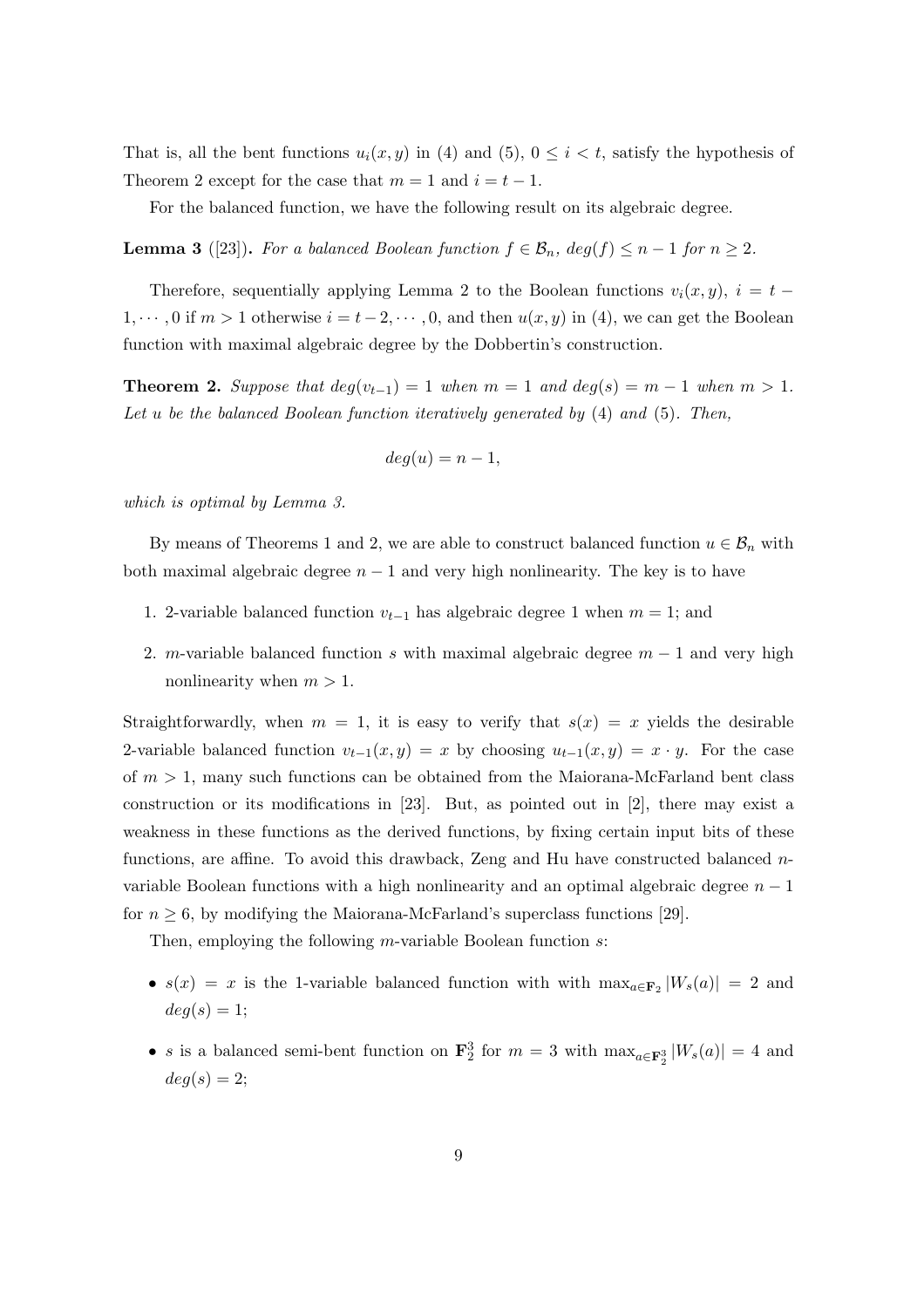- $s = x_2x_3x_4+x_3x_4x_5+x_1x_2x_5+x_2x_4x_5+x_2x_3x_5+x_1x_3x_5+x_1x_1x_2+x_5+x_1x_2x_3x_5 +$  $x_2x_5 + x_4x_5$  is a balanced Boolean fucntion of 5 variables with  $\max_{a \in \mathbf{F}_2^3} |W_s(a)| = 8$ and  $deg(s) = 4;$
- *s* is a balanced function on  $\mathbf{F}_2^m$  given in [29] for  $m \geq 7$  with  $\max_{a \in \mathbf{F}_2^m} |W_s(a)| = 2^{\frac{m+1}{2}}$ and  $deg(s) = m - 1$ .

we can construct *n*-variable balanced Boolean function with  $N_u \geq 2^{n-1} - \sum_{n=1}^{t-1}$  $i=0$  $2^{\frac{n}{2^{i+1}}-1}-2^{\frac{m-1}{2}}$ from Theorem 1 and the maximal algebraic degree  $n-1$  from Theorem 2, where  $n = 2<sup>t</sup>m$  and  $gcd(m, 2) = 1$ . In the forthcoming sections, the function u will be used in our constructions. It should be noted that  $u(0) = 0$  which follows from the fact that  $s(0) = 0$ .

Furthermore, it is possible to improve the nonlinearity by taking s as the balanced function proposed in [19, 24], which has the highest nonlinearity among all the known balanced functions of odd variables. However, in view that its algebraic degree is unknown yet, we can modify it to get the balanced functions s by the following degree optimization method by Sarkar and Maitra.

**Lemma 4** ([23]). Given a balanced function  $f \in \mathcal{B}_n$  with nonlinearity  $N_f$ , one can construct balanced function  $f' \in \mathcal{B}_n$  with nonlinearity  $N_{f'} = N_f - 2$  and  $deg(f') = n - 1$ .

In contrast to the original one, the resultant s has the maximal algebraic degree but little decrease of nonlinearity by 2. Table 1 summarizes these nonlinearity values.

|                                              | 13   | 15      | $n \geq 17$                                                                          |
|----------------------------------------------|------|---------|--------------------------------------------------------------------------------------|
| Semi-bent function                           | 4032 | - 16256 | $2^{n-1} - 2^{\frac{n-1}{2}}$                                                        |
| Balanced function in [19, 24]   4036   16272 |      |         | $2^{n-1} - 2^{\frac{n-1}{2}} + 16 \cdot 2^{\frac{n-15}{2}}$                          |
| Balanced function s                          |      |         | $4034 \mid 16270 \mid 2^{n-1} - 2^{\frac{n-1}{2}} + 16 \cdot 2^{\frac{n-15}{2}} - 2$ |

Table 1. Summary of the best nonlinearity results for odd  $n \geq 13$ 

# 4 Balanced Boolean functions with optimal algebraic immunity, maximal algebraic degree, and very high nonlinearity

From now on, we always assume that  $\alpha$  is a primitive root of the finite field  $\mathbf{F}_{2^k}$ , and the set  $\Delta = \{1, \alpha, \cdots, \alpha^{2^{k-1}-1}\}.$ 

**Construction 1:** Let  $n = 2k = 2^tm$  be an even integer no less than 4 such that  $t \ge 1$ and  $gcd(m, 2) = 1$ . Over  $\mathbf{F}_{2^n}$  construct

$$
F(x,y) = \begin{cases} g(x/y), & x \neq 0 \text{ or } (x = 0 \text{ and } y = 0) \\ u(y), & \text{else} \end{cases}
$$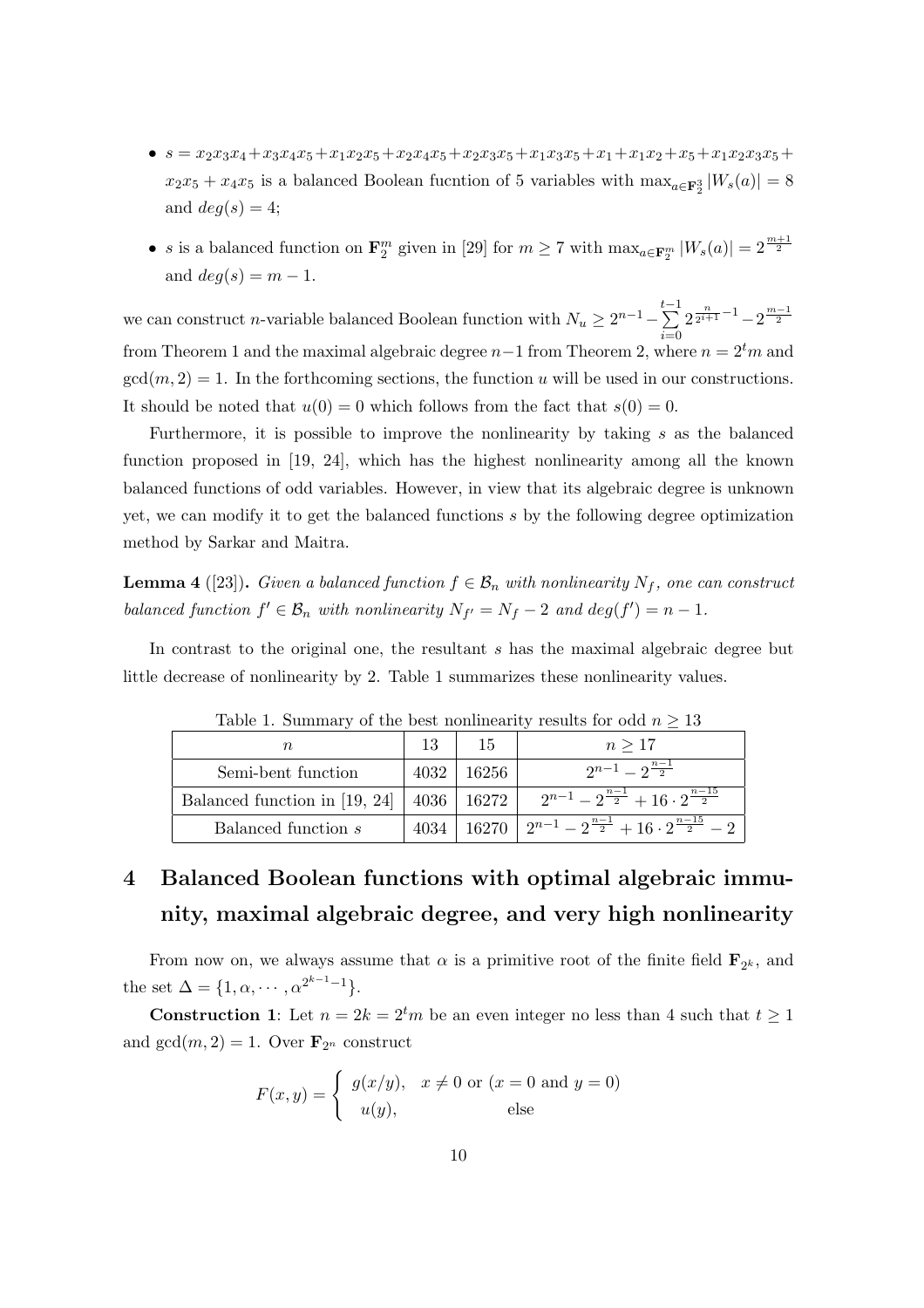where  $\text{Supp}(g) = \Delta$  and  $u(y)$  is the balanced Boolean function over  $\mathbf{F}_{2^k}$  discussed in the last section satisfying  $u(0) = 0$ ,  $deg(u) = k - 1$ , and  $\max_{a \in \mathbf{F}_2^k} |W_u(a)| \leq \sum_{i=1}^{t-1}$  $i=1$  $2^{\frac{n}{2^{i+1}}}+2^{\frac{m+1}{2}}.$ 

The fact  $wt(F) = wt(g) + wt(u) = wt(g) + 2^{k-1} = 2^{k-1}(2^k - 1) + 2^{k-1} = 2^{n-1}$  implies that  $F$  is balanced.

#### 4.1 Algebraic immunity and algebraic degree of the constructed functions

In contrast to the specific  $\mathcal{PS}_{ap}$  bent functions in Proposition 1 by Tu-Deng,  $F(x, y)$ given by Construction 1 is almost the same except that the all zero function over  $x = 0$  and  $y \in \mathbf{F}_{2}^{*}$  $_{2^k}^*$  is replaced by a balanced function s. But the change does not effect the optimality of the algebraic immunity.

**Theorem 3.** Let  $F(x, y)$  be the n-variable Boolean function generated by Construction 1. If Tu-Deng's conjecture is true, then  $AI(F) = \frac{n}{2}$ .

**Proof:** The proof is the same as that of Proposition 1 in [26]. For completeness, we describe a sketch.

Let  $h(x,y) = \sum_{k=1}^{2^k-1}$  $i=0$  $2^k-1$  $j=0$  $h_{i,j}x^iy^j, h_{i,j} \in \mathbf{F}_2^k$ , be a polynomial from  $\mathbf{F}_{2^k} \times \mathbf{F}_{2^k} \to \mathbf{F}_2$ . Assume that  $deg(h) < k$ . Then,  $h_{2^k-1,t}$  and  $h_{t,2^k-1}$  have to be 0 for all  $0 \le t < 2^k$ , otherwise  $deg(h) = k$  by the definition since  $wt(t) + wt(2^k - 1, t) = k$ . Thus, we can rewrite the polynomial  $h(x)$  as

$$
h(x,y) = \sum_{i=0}^{2^k-2} \sum_{j=0}^{2^k-2} h_{i,j} x^i y^j,
$$

where  $h_{i,j} \in \mathbf{F}_2^k$ .

R1. If h is an annihilator of F, then  $h(\gamma y, y) = 0$  for all  $\gamma \in \Delta$  and  $y \in \mathbf{F}_2^*$  $x_2^*$ . By some manipulations, it follows that

$$
h_t(\gamma) = \sum_{i=0}^{2^k - 2} h_{i, t-i} \gamma^i = 0,
$$

for  $1 \leq t < 2^k - 1$  and  $\forall \gamma \in \Delta$ . In fact,  $\hbar = (h_{0,t}, \dots, h_{t,0}, h_{t+1,2^k-2}, \dots, h_{2^k-2,t+1})$ is a 2k-ary BCH code of length  $2^k - 1$  with designed distance  $2^{k-1} + 1$ . According to the well-known BCH bound, then  $wt(h) \geq 2^{k-1} + 1$  if  $\hbar$  is nonzero codeword, which contradicts the conjecture.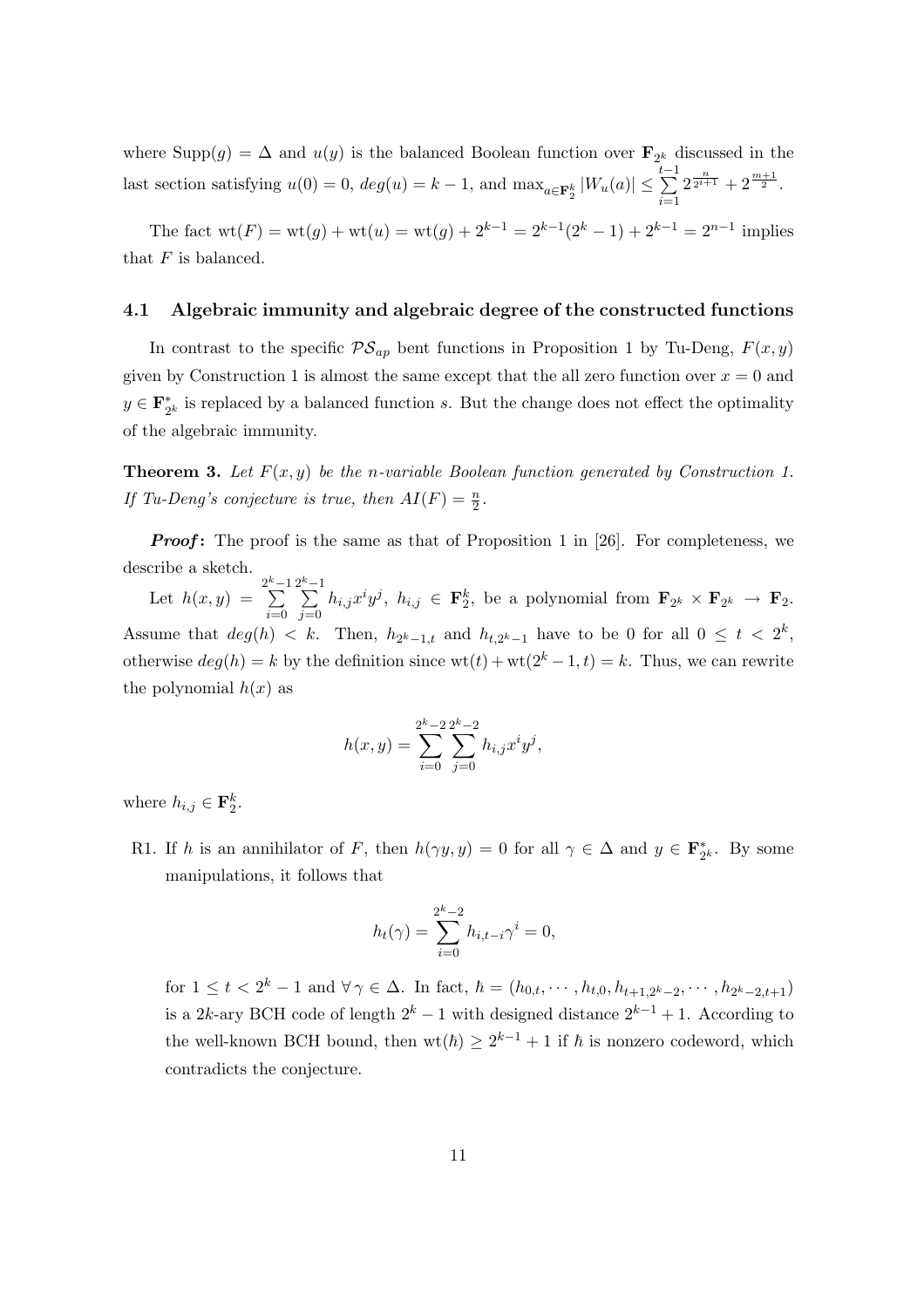R2. If h is an annihilator of  $F + 1$ , then it indicates  $h(x, 0) = 0$  for  $x \in \mathbf{F}_{2^k}$ , i.e.,  $h_{t,0} = 0$ ,  $1 \leq t < 2^k - 1$ . Additionally, it results in  $h_t(\gamma) = 0$ ,  $1 \leq t < 2^k - 1$  and  $\forall \gamma \in \mathbf{F}_{2^k} \setminus \Delta$ . Then,  $\hbar = (h_{0,t}, \dots, h_{t,0}, h_{t+1,2^k-2}, \dots, h_{2^k-2,t+1})$  is a 2k-ary BCH code of length  $2^k - 1$  with designed distance  $2^{k-1}$ , having wt( $\hbar$ )  $\geq 2^{k-1}$  if  $\hbar \neq \mathbf{0}_{2^k-1}$ . But by the conjecture and  $h_{t,0} = 0$ , the weight should be less than  $2^{k-1}$ , a contradiction.

Summarized from the above two cases, both  $F$  and  $F + 1$  have no annihilators with algebraic degrees less than k. According to bound that  $AI(F) \leq \lceil \frac{n}{2} \rceil = k$ ,  $AI(F)$  then equals  $k$  achieving the optimal algebraic immunity.

 $\Box$ 

By Lemma 2, the function  $F(x, y)$  possesses the maximal algebraic degree as well.

**Theorem 4.** Let  $F(x, y)$  be the n-variable Boolean function generated by Construction 1, then  $deg(F) = n - 1$ .

#### 4.2 Nonlinearity

In this subsection, we show that  $F(x, y)$  has very high nonlinearity.

**Theorem 5.** Let  $F(x, y)$  be the n-variable Boolean function generated by Construction 1, then

$$
\max_{a,b \in \mathbf{F}_{2^k}} |W_F(a,b)| \le \sum_{i=0}^{t-1} 2^{\frac{n}{2^{i+1}}} + 2^{\frac{m+1}{2}}.
$$

That is,

$$
N_F \ge 2^{n-1} - \sum_{i=0}^{t-1} 2^{\frac{n}{2^{i+1}} - 1} - 2^{\frac{m-1}{2}}
$$

**Proof:** The Fourier transform of the  $PS_{ap}$  function  $f(x, y)$  in (2) can be rewritten as

$$
W_f(a,b) = \sum_{x \in \mathbf{F}_{2^k}^*} \sum_{y \in \mathbf{F}_{2^k}} (-1)^{f(x,y) + tr(ax + by)} + \sum_{x=0, y \in \mathbf{F}_{2^k}} (-1)^{f(x,y) + tr(ax + by)}
$$
  
\n
$$
= \sum_{x \in \mathbf{F}_{2^k}^*} \sum_{y \in \mathbf{F}_{2^k}} (-1)^{g(x/y) + tr(ax + by)} + \sum_{x=0, y \in \mathbf{F}_{2^k}} (-1)^{tr(ax + by)}
$$
  
\n
$$
= W_T(a,b) + \sum_{y \in \mathbf{F}_{2^k}} (-1)^{tr(by)}
$$
  
\n
$$
= \begin{cases} W_T(a,0) + 2^k, & b=0\\ W_T(a,b), & b \neq 0 \end{cases}
$$
  
\n
$$
W_T(a,b) = \sum_{y \in \mathbf{F}_{2^k}} (-1)^{g(x/y) + tr(ax + by)}
$$

where  $W_T(a, b) = \sum$  $x\bar{\in} \overline{\mathbf{F}}_{2^k}^*$  $y \in \mathbf{F}_{2^k}$  $(-1)^{g(x/y)+tr(ax+by)}$ .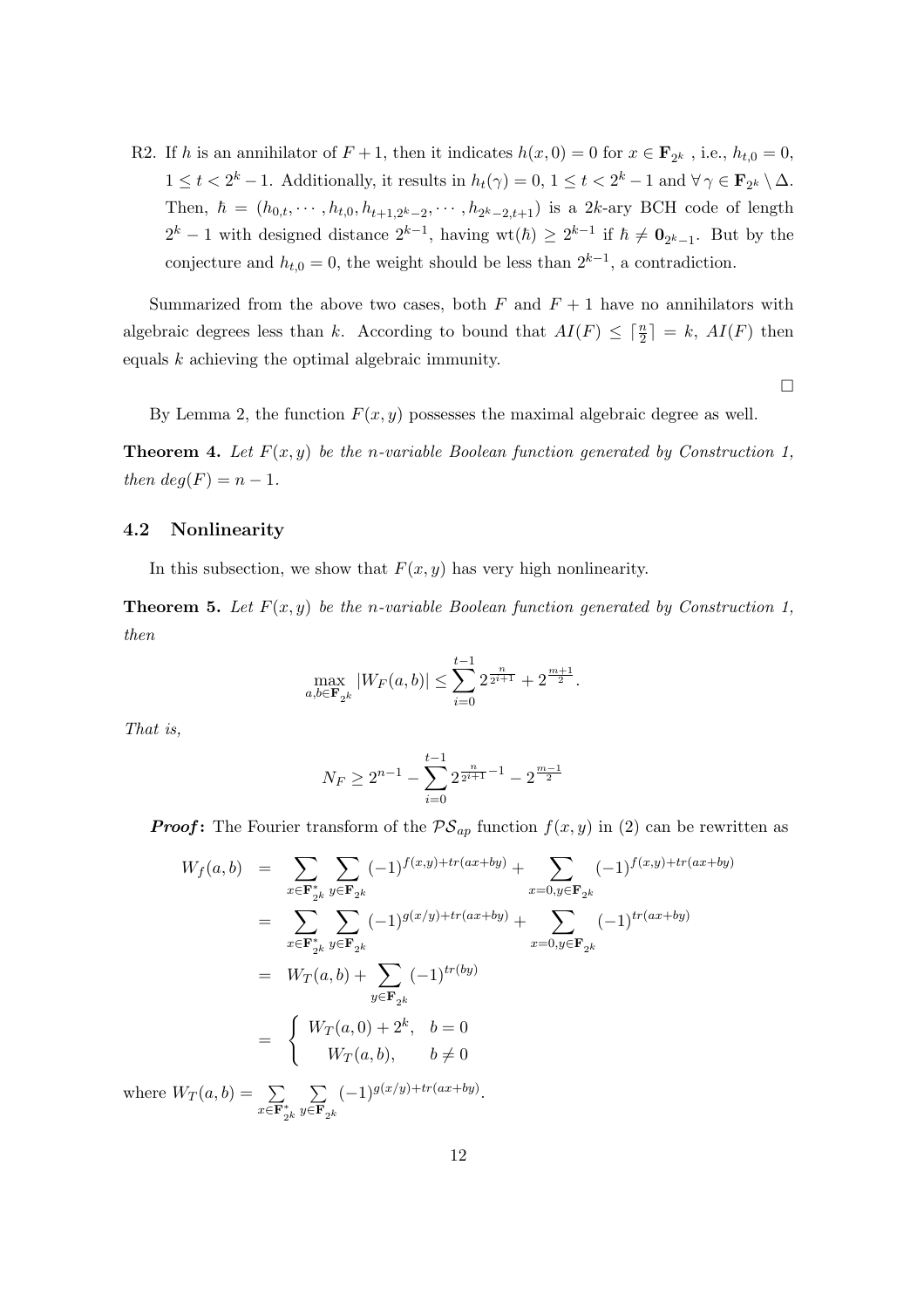Associating (2) and the above equation, we get

 $\overline{a}$ 

$$
W_T(a,b) = \begin{cases} 0, & a=b=0 \\ 2^k, & a=0, b \neq 0 \\ 0, & a \neq 0, b=0 \\ \pm 2^k, & a \neq 0, b \neq 0 \end{cases}
$$

 $\overline{a}$ 

Then for the new function  $F(x, y)$  generated by Construction 1, clearly

$$
|W_F(a,b)| = \left| \sum_{x \in \mathbf{F}_{2^k}^*} \sum_{y \in \mathbf{F}_{2^k}} (-1)^{F(x,y) + tr(ax + by)} + \sum_{x=0, y \in \mathbf{F}_{2^k}} (-1)^{F(x,y) + tr(ax + by)} \right|
$$
  
\n
$$
= \left| \sum_{x \in \mathbf{F}_{2^k}^*} \sum_{y \in \mathbf{F}_{2^k}} (-1)^{g(x/y) + tr(ax + by)} + (-1)^{F(0,0)} + \sum_{y \in \mathbf{F}_{2^k}^*} (-1)^{u(y) + tr(by)} \right|
$$
  
\n
$$
= \left| \sum_{x \in \mathbf{F}_{2^k}^*} \sum_{y \in \mathbf{F}_{2^k}} (-1)^{g(x/y) + tr(ax + by)} + 1 + \sum_{y \in \mathbf{F}_{2^k}^*} (-1)^{u(y) + tr(by)} \right|
$$
  
\n
$$
= |W_T(a,b) + W_u(b)|
$$
  
\n
$$
\leq |W_T(a,b)| + |W_u(b)|
$$
  
\n
$$
= \sum_{i=0}^{n} 2^{\frac{n}{2^{i+1}}} + 2^{\frac{m+1}{2}},
$$

where  $F(0, 0) = 0$  and  $u(0) = 0$  are used in the third and fourth identity. This completes the proof.

 $\Box$ In Theorem 5, our lower bound is based on the k-variable balanced functions generated from Dobbertin's iterative construction by choosing s as an m-variable semi-bent function. As mentioned in Section 3, the nonlinearity can be increased by employing the balanced function  $s$  in Table 1.

### 4.3 Comparison with the known results

For convenience, let  $N_1 = 2^{n-1} - \frac{2\ln 2}{\pi}$  $rac{\ln 2}{\pi} n 2^{\frac{n}{2}}, N_2 = 2^{n-1} - 2^{\frac{n}{2}-1} - \frac{\ln 2}{2}$ For convenience, let  $N_1 = 2^{n-1} - \frac{2 \ln 2}{\pi} n 2^{\frac{n}{2}}$ ,  $N_2 = 2^{n-1} - 2^{\frac{n}{2}-1} - \frac{\ln 2}{2} n 2^{\frac{n}{4}} - 1$ ,  $N_3 = \max \left\{ 6 \mid \frac{2^{n-1}}{2^n} \mid -2, 2^{n-1} - \left( \frac{\ln 2}{3} (n-1) + \frac{3}{2} \right) 2^{\frac{n}{2}} \right\}$  denote the lower bounds of t  $\frac{n-1}{2n}$ ] – 2, 2<sup>n-1</sup> –  $(\frac{\ln 2}{3})$  $\frac{12}{3}(n-1)+\frac{3}{2}$ ¢  $2^{\frac{n}{2}}$  $\frac{1}{2}$ denote the lower bounds of the nonlinearity of the results in [5], [26], [28], respectively, where  $n = 2<sup>t</sup>m$  with  $gcd(2, m) = 1$ .

Roughly speaking, our  $N_F = 2^{n-1} - \sum_{i=1}^{t-1}$  $i=0$  $2^{\frac{n}{2^{i+1}}-1} - 2^{\frac{m-1}{2}}$  is much better than  $N_1, N_2,$ and  $N_3$ . More precisely, by a tedious computation we can verify that  $N_F$  is larger than  $N_1$ ,  $N_2$ , and  $N_3$  if  $n \geq 4$ . In [5], [26], and [28], some concrete values of the nonlinearity were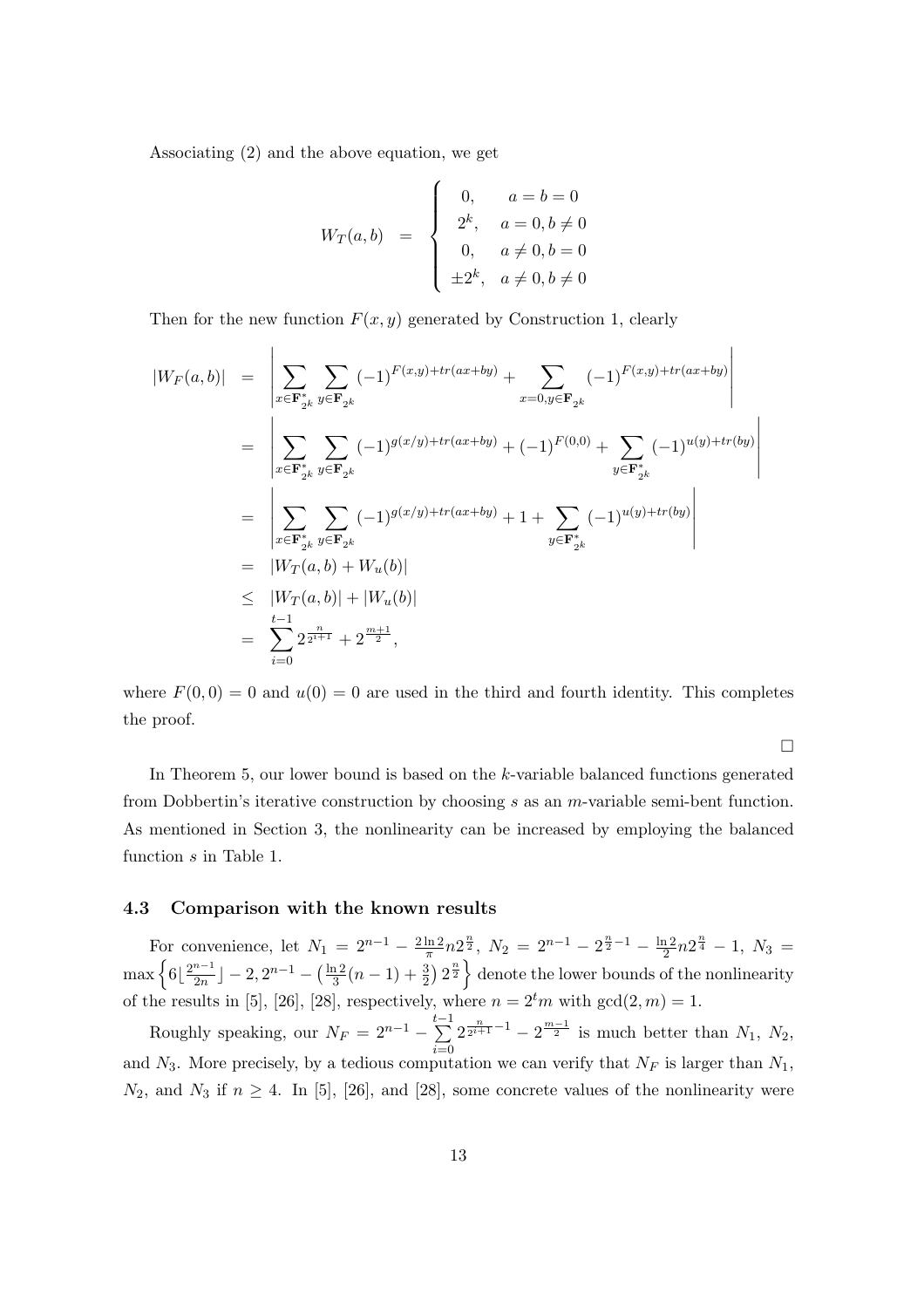given, which are respectively denoted by  $\mathcal{N}_1$ ,  $\mathcal{N}_2$ , and  $\mathcal{N}_3$  for short, which are much better than their bounds. For comparison, we list our  $N_F$  for even  $4 \le n \le 18$  in Table 2.

| $\, n$ | $\mathcal{N}_1 = \mathcal{N}_3$ in [5, 28] | $\mathcal{N}_2$ in [26] | Our result $N_F$ |
|--------|--------------------------------------------|-------------------------|------------------|
| 4      | 4                                          | 4                       | 4                |
| 6      | 24                                         | 26                      | 26               |
| 8      | 112                                        | 116                     | 116              |
| 10     | 478                                        | 490                     | 492              |
| 12     | 1970                                       | 2008                    | 2010             |
| 14     | 8036                                       | 8118                    | 8120             |
| 16     | 32530                                      | 32624                   | 32628            |
| 18     | 130442                                     | 130792                  | 130800           |

Table 2. Comparison of the nonlinearity of balanced Boolean functions (n even)

# 5 1-Resilient functions with high nonlinearity and almost optimal algebraic immunity

In this section, we modify Construction 1 to obtain Boolean function with 1-resilient property at the cost of a little decrease of its algebraic immunity.

**Definition 4** ([6]). A Boolean function  $f \in \mathcal{B}_n$  is called 1-resilient if the Walsh transform  $W_f(a) = 0$  for all  $a \in \mathbf{F}_2^n$  satisfying  $\text{wt}(a) \leq 1$ .

**Construction 2**: Let  $n = 2k = 2^tm$  be an even integer no less than 4 such that  $t \ge 1$ and  $gcd(m, 2) = 1$ . We construct an *n*-variable Boolean function over  $\mathbf{F}_{2^n}$  as follows

$$
F(x,y) = \begin{cases} g(x/y), & x \cdot y \neq 0, x \neq y \\ 1 + u(x), & x = y \neq 0 \\ u(x), & x \in \mathbf{F}_{2^k}, y = 0 \\ u(y), & x = 0, y \in \mathbf{F}_{2^k}^* \end{cases}
$$

where  $\text{Supp}(g) = \Delta$  and  $u(y)$  is balanced Boolean over  $\mathbf{F}_2^k$  discussed in Section 3 satisfying  $u(0) = 0, deg(u) = k - 1, \text{ and } \max_{a \in \mathbf{F}_2^k} |W_u(a)| \leq \sum_{i=1}^{t-1}$  $i=1$  $2^{\frac{n}{2^{i+1}}}+2^{\frac{m+1}{2}}.$ 

Denote  $U = \text{Supp}(u)$ . Then, the support of F consists of the following four parts:

- $\{\gamma y, y\}, \gamma \in \Delta \setminus \{1\}, y \in \mathbf{F}_{2}^{*}$  $2^k$
- $\{x, y\}, x = y \in \overline{U} \setminus \{0\}$
- $\{x, 0\}, x \in U$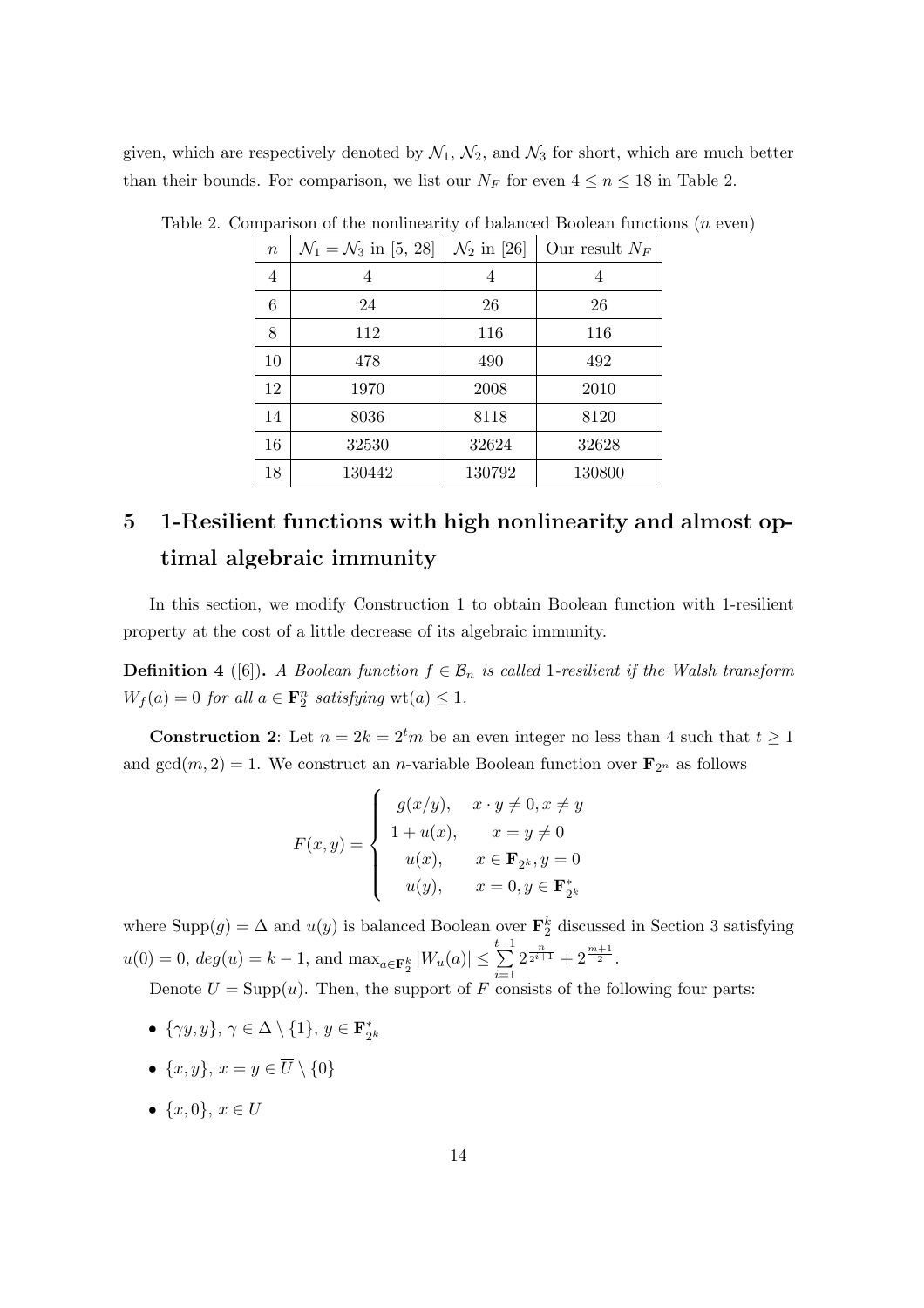•  $\{0, y\}, y \in U$ 

Compared with Construction 1, much more values are changed in Construction 2. Due to these changes, we are not able to guarantee that the new function has optimal algebraic immunity. But we can show that at least it has almost optimal algebraic immunity, and further it has 1-resilient property.

### 5.1 1-resiliency

**Theorem 6.** Let  $F(x, y) \in \mathcal{B}_n$  generated by Construction 2. Then, F is 1-resilient.

**Proof:** Firstly, F is balanced, i.e,  $wt(F) = (2^{k-1}-1)(2^k-1)+2^{k-1}-1+2 \cdot 2^{k-1} = 2^{n-1}$ , which implies  $W_F(0) = 0$ . So, it is sufficient to investigate

$$
W_F(a,b) = \sum_{x,y \in \mathbf{F}_{2^k}} (-1)^{F(x,y) + tr(ax+by)}
$$
  
\n
$$
= \sum_{x,y \in \mathbf{F}_{2^k}} (-1)^{tr(ax+by)} - 2 \sum_{(x,y) \in \text{Supp}(F)} (-1)^{tr(ax+by)}
$$
  
\n
$$
= -2 \sum_{(x,y) \in \text{Supp}(F)} (-1)^{tr(ax+by)}
$$
  
\n
$$
= -2 \sum_{\gamma \in \Delta \setminus \{1\}} \sum_{y \in \mathbf{F}_{2^k}^*} (-1)^{tr((a\gamma+b)y)} - 2 \sum_{y \in \overline{U} \setminus \{0\}} (-1)^{tr((a+b)y)}
$$
  
\n
$$
-2 \sum_{x \in U} (-1)^{tr(ax)} - 2 \sum_{y \in U} (-1)^{tr(by)}
$$

in following two cases, where  $a \neq 0$  or  $b \neq 0$ . Basically, our discuss is built on the fact that  $\overline{ }$  $x \in \mathbf{F}_{2^k}$  $(-1)^{tr(ax)} = 2^k$  if  $a = 0$  and  $\sum$  $x \in \mathbf{F}_{2^k}$  $(-1)^{tr(ax)} = 0$  otherwise. Case 1.  $a \neq 0$  and  $b = 0$ .

$$
W_F(a,b) = -2 \sum_{\gamma \in \Delta \setminus \{1\}} \sum_{y \in \mathbf{F}_{2^k}^*} (-1)^{tr(a\gamma y)} - 2 \sum_{y \in \overline{U} \setminus \{0\}} (-1)^{tr(ay)} -2 \sum_{x \in U} (-1)^{tr(ax)} - 2|U| = -2 \sum_{\gamma \in \Delta \setminus \{1\}} \left[ \sum_{y \in \mathbf{F}_{2^k}} (-1)^{tr(a\gamma y)} - 1 \right] - 2 \sum_{y \in \overline{U} \setminus \{0\}} (-1)^{tr(ay)} -2 \sum_{x \in U} (-1)^{tr(ax)} - 2|U| = 2(2^{k-1} - 1) - 2 \sum_{x \in \mathbf{F}_{2^k}} (-1)^{tr(ax)} + 2 - 2 \cdot 2^{k-1} = 0
$$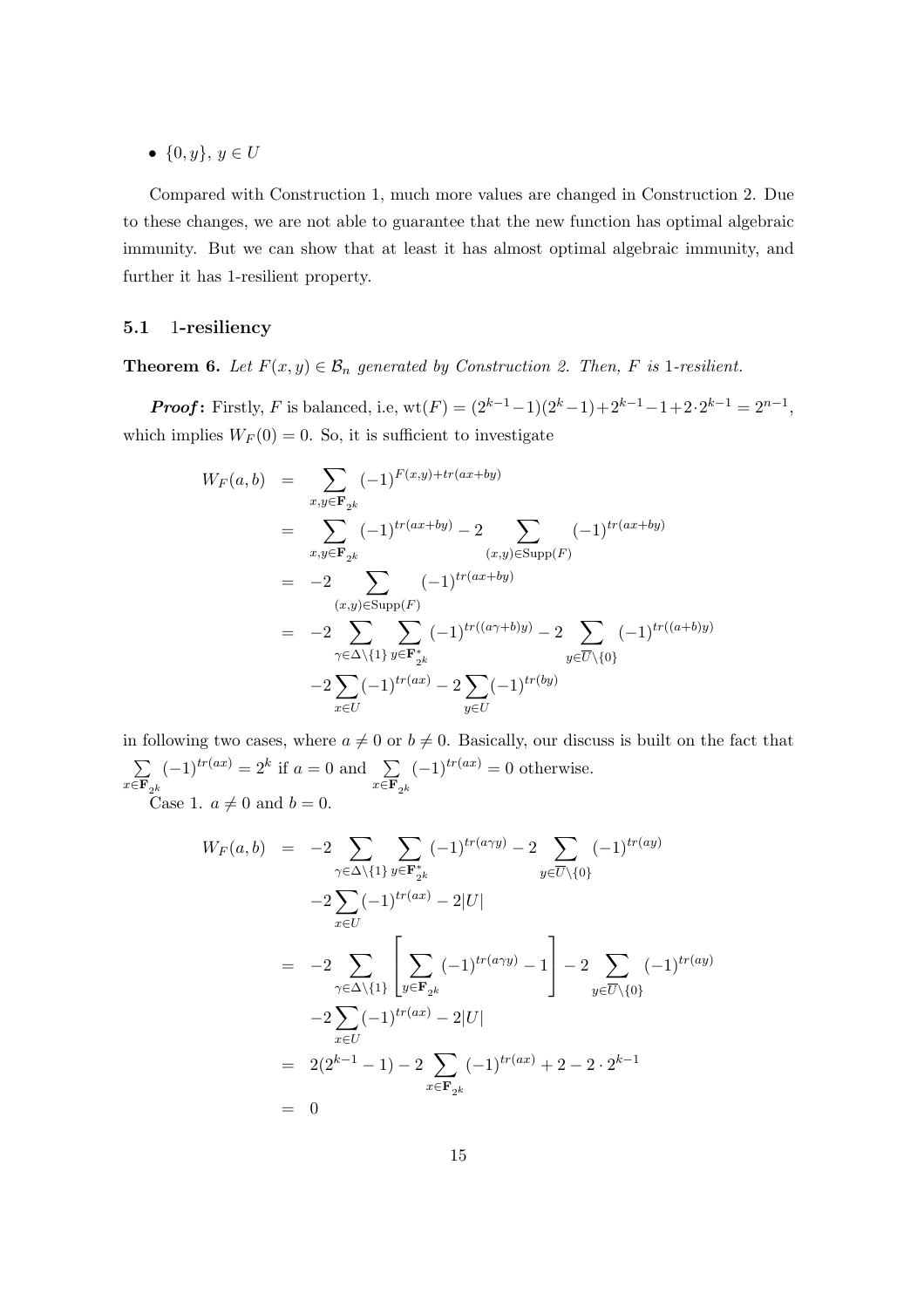Case 2.  $a = 0$  and  $b \neq 0$ . Similarly,

$$
W_F(a, b) = -2 \sum_{\gamma \in \Delta \setminus \{1\}} \sum_{y \in \mathbf{F}_{2^k}^*} (-1)^{tr(by)} - 2 \sum_{y \in \overline{U} \setminus \{0\}} (-1)^{tr(by)} -2|U| - 2 \sum_{y \in U} (-1)^{tr(by)} = 0
$$

Suppose that k elements  $c_1, \dots, c_k \in \mathbf{F}_{2^k}$  are linearly independent over  $\mathbf{F}_2$ . It is easy to see that  $\{(c_i, 0), (0, c_i), 1 \leq i \leq k\}$  form a basis of  $\mathbf{F}_{2^n}$  over  $\mathbf{F}_2$ . By the above two cases, we have  $W_F(c_i, 0) = W_F(0, c_i) = 0$  for all  $1 \leq i \leq n$ . That is, the vector representation of f over  $\mathbf{F}_2^n$  under this basis is 1-resilient.

¤

#### 5.2 Algebraic immunity and algebraic degree

**Theorem 7.** Let  $F(x, y)$  be the n-variable Boolean function generated by Construction 2. If the conjecture is true, then  $AI(F) \geq \frac{n-2}{2}$  $\frac{-2}{2}$ .

Proof: Let

$$
h(x,y) = \sum_{i=0}^{2^k-2} \sum_{j=0}^{2^k-2} h_{i,j} x^i y^j, \ h_{i,j} \in \mathbf{F}_2^k,
$$

be a polynomial from  $\mathbf{F}_{2^k} \times \mathbf{F}_{2^k} \to \mathbf{F}_2$  with  $deg(h) < k - 1$ .

Similarly to R1 and R2 in the proof of Theorem 3, if h is an annihilator of f or  $f + 1$ , then

$$
h_t(\gamma) = \sum_{i=0}^{2^k - 2} h_{i, t-i} \gamma^i = 0
$$

holds for  $1 \leq t < 2^k-1$  and  $\forall \gamma \in \Delta'$ , where  $\Delta' = \Delta \setminus \{1\}$  if h is an annihilator of f and  $\Delta' =$  $\overline{\Delta} \cup \{1\}$  if h is an annihilator of  $f+1$ . Consequently,  $\hbar = (h_{0,t}, \dots, h_{t,0}, h_{t+1,2^k-2}, \dots, h_{2^k-2,t+1})$ is a 2k-ary BCH code of length  $2^k - 1$  with designed distance  $2^{k-1} - 1$ , having wt $(\hbar) \geq 2^{k-1}$ if  $\hbar \neq \mathbf{0}_{2^k-1}$ .

On the other hand, it was proved in [27] that the equations  $a + b = t \pmod{2^k - 1}$  and  $w(\overline{a}) + w(\overline{b}) = k - 1$  has at least one pair of solution for every  $1 \leq t < 2^{k} - 1$ . Then  $\text{wt}(\hbar) < 2^{k-1}$  if the conjecture is true, which leads to a contradiction.

Therefore, neither f nor  $f + 1$  have annihilators with algebraic degrees less than  $k - 1$ . Hence,  $AI(f) \geq k-1$  has almost optimal algebraic immunity.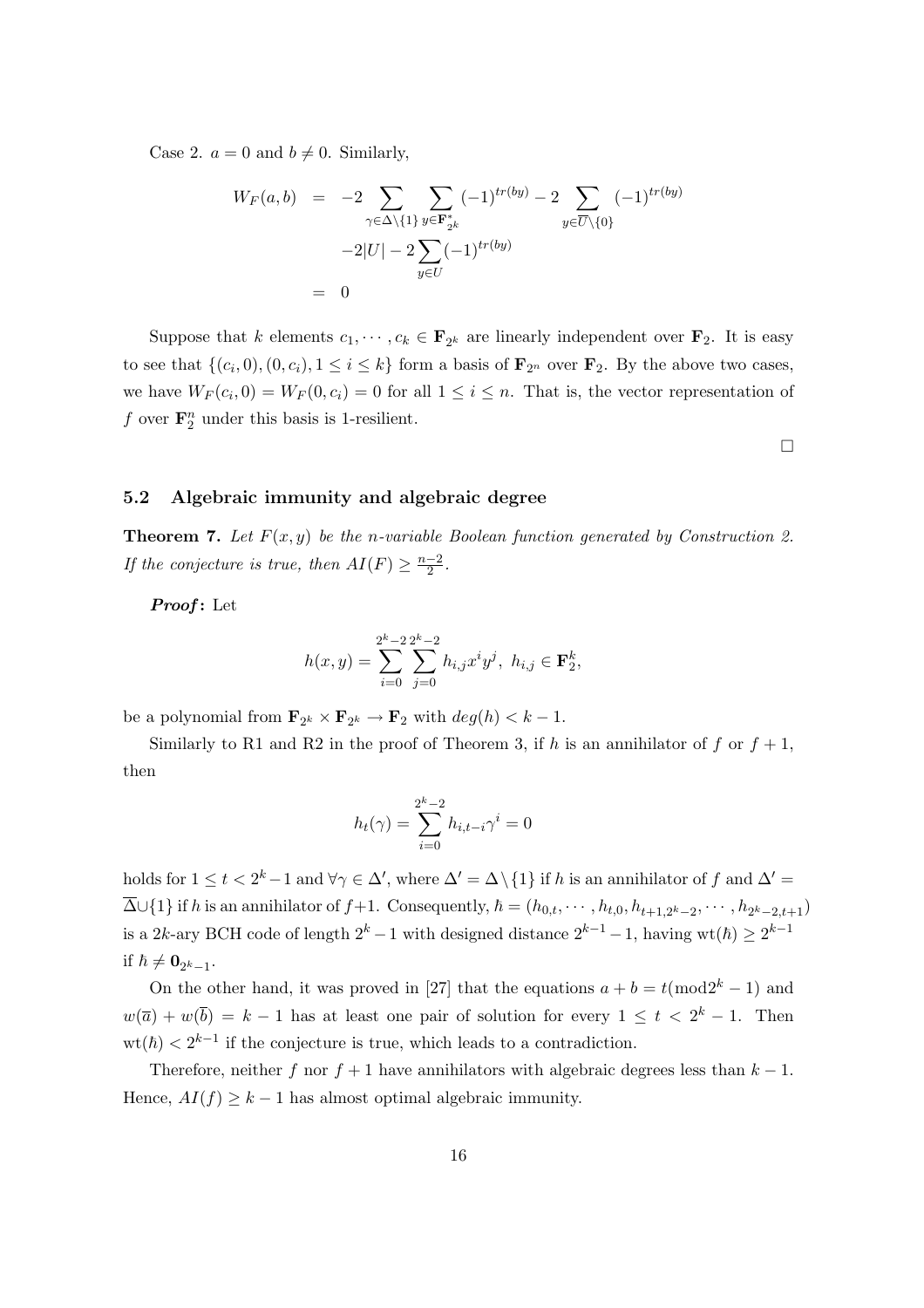Additionally, the Boolean function F has algebraic degree  $n-2$ , which achieves the upper bound on the algebraic degree of a 1-resilient Bollean function according to Siegenthaler's inequality [25].

**Theorem 8.** Let  $F(x, y)$  be the n-variable Boolean function generated by Construction 2. Then,  $deg(F) = n - 2$ .

**Proof:** Let  $x, y \in \mathbf{F}_2^k$ . Write the Boolean function F in its vector expression  $F(x, y) =$  $g(x, y) + u(x, y)$  over  $\mathbf{F}_2^k$ , where  $\text{Supp}(u) = \{(\mathbf{0}_k, y) | u(y) = 1, y \in \mathbf{F}_2^k\}$ S  $\{(x, \mathbf{0}_k | u(x) = 1, x \in$  $\mathbf{F}_2^k)\}$  $\frac{3}{2}$  $\{(x, x)|u(x) = 1, x \in \mathbf{F}_2^k \setminus \{\mathbf{0}_k\}\}.$ 

Since  $deg(u) = k - 1$ , without loss of generality, we suppose that the term  $x_1x_2 \cdots x_{k-1}$ appears in  $u(x)$ . Then by Lemma 1 we have

$$
\sum_{\gamma \preceq (\mathbf{1}_{k-1} 0, \mathbf{1}_{k-1} 0)} F(\gamma)
$$
\n
$$
= \sum_{\gamma \preceq (\mathbf{1}_{k-1} 0, \mathbf{1}_{k-1} 0)} g(\gamma) + \sum_{\gamma_1 \preceq (\mathbf{1}_{k-1} 0)} u(\gamma_1) + \sum_{\gamma_2 \preceq (\mathbf{1}_{k-1} 0)} u(\gamma_2) + \sum_{\gamma_1 \preceq (\mathbf{1}_{k-1} 0)} u(\gamma_1)
$$
\n
$$
= 1 + 1 + 1
$$
\n
$$
= 1
$$

which means that the term  $x_1x_2 \cdots x_{k-1}y_1y_2 \cdots y_{k-1}$  appears in the ANF of F, i.e.  $deg(F) \ge$ 2k − 2. Further, by Siegenthaler's inequality in [25], which indicates that  $deg(F) \leq 2k - 2$ for a 1-resilient function  $f \in \mathcal{B}_n$ . Hence, we have  $deg(F) = 2k - 2$ .

$$
\qquad \qquad \Box
$$

### 5.3 Nonlinearity

**Theorem 9.** Let  $F(x, y)$  be the n-variable Boolean function generated by Construction 2, then

$$
\max_{a,b \in \mathbf{F}_{2^k}} |W_F(a,b)| \le 2^k + 3 \left[ \sum_{i=1}^{t-1} 2^{\frac{n}{2^{i+1}}} + 2^{\frac{m+1}{2}} \right].
$$

That is,

$$
N_F \ge 2^{n-1} - 2^{k-1} - 3 \left[ \sum_{i=1}^{t-1} 2^{\frac{n}{2^{i+1}} - 1} + 2^{\frac{m-1}{2}} \right]
$$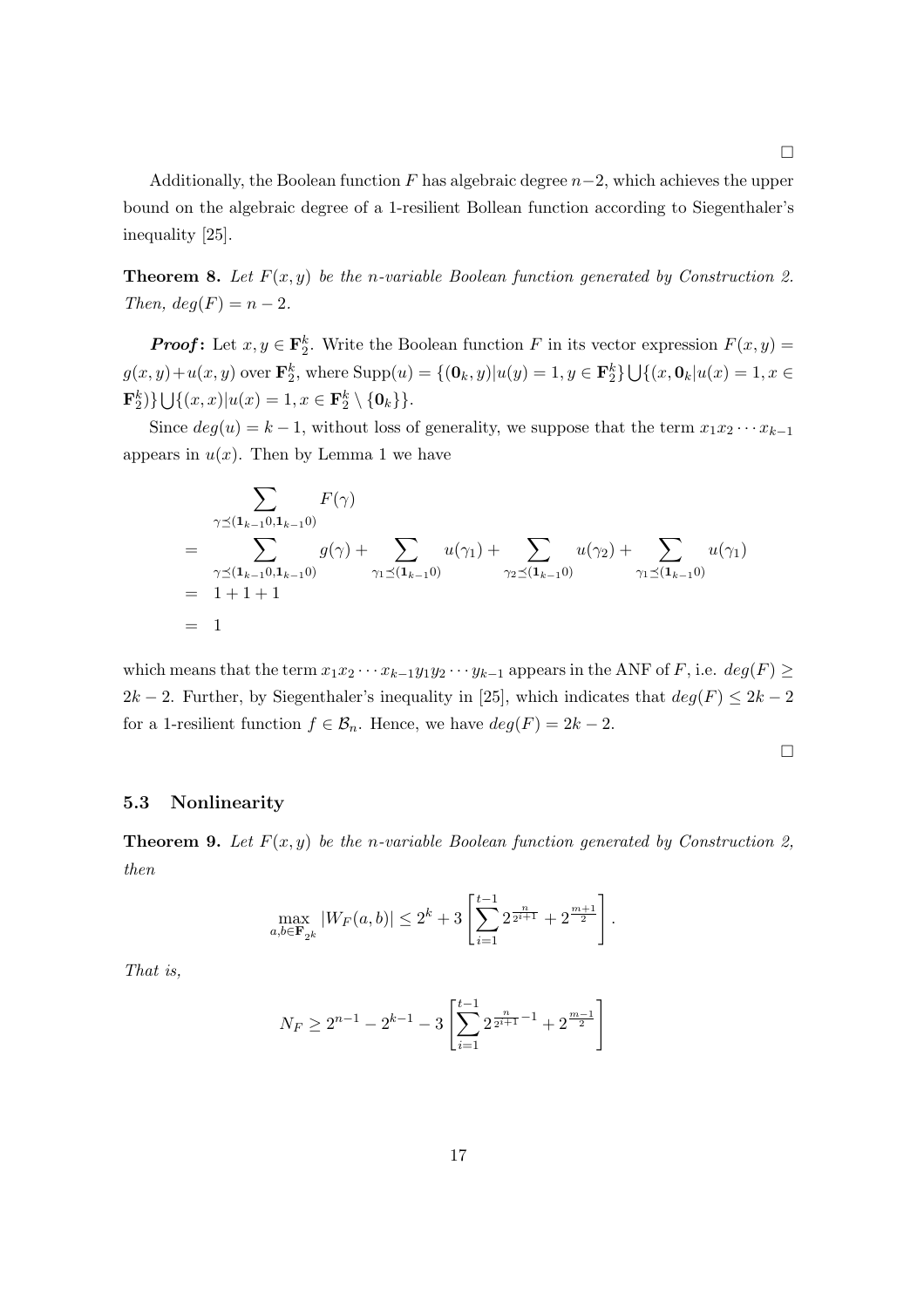**Proof:** We express the Fourier transform in  $(2)$  as another manner

$$
W_F(a, b)
$$
  
= 
$$
\sum_{x:y \neq 0, x \neq y} (-1)^{g(x/y) + tr(ax + by)} - \sum_{x \in \mathbf{F}_{2^k}^*} (-1)^{tr((a+b)x)}
$$
  
+ 
$$
\sum_{x \in \mathbf{F}_{2^k}} (-1)^{tr(ax)} + \sum_{y \in \mathbf{F}_{2^k}^*} (-1)^{tr(by)}
$$
  
= 
$$
W_T(a, b) - \sum_{x \in \mathbf{F}_{2^k}^*} (-1)^{tr((a+b)x)} + \sum_{x \in \mathbf{F}_{2^k}} (-1)^{tr(ax)} + \sum_{y \in \mathbf{F}_{2^k}^*} (-1)^{tr(by)}
$$
  
= 
$$
\begin{cases} W_T(a, b) + 2^k, & a = 0, b = 0 \\ W_T(a, b) + 2^k, & a = 0, b \neq 0 \\ W_T(a, b) - 2^k, & a \neq 0, b = 0 \\ W_T(a, b), & a \neq 0, b \neq 0, a \neq b \end{cases}
$$

where  $W_T(a, b) = \sum$  $x \cdot y \neq 0, x \neq y$  $(-1)^{g(x/y) + tr(ax + by)}$ . Associated with (2), it gives

$$
W_T(a,b) = \begin{cases} 0, & a = 0, b = 0 \\ 0, & a = 0, b \neq 0 \\ 0, & a \neq 0, b = 0 \\ 0, & a = b \neq 0 \\ \pm 2^k, & a \neq 0, b \neq 0, a \neq b \end{cases}
$$

Immediately, we get

$$
W_F(a, b) = |W_T(a, b) + W_u(a + b) + W_u(a) + W_u(b)|
$$
  
\n
$$
\leq |W_T(a, b)| + 3 \max_b |W_u(b)|
$$
  
\n
$$
\leq 2^k + 3 \sum_{i=1}^{t-1} 2^{\frac{n}{2^{i+1}}} + 3 \cdot 2^{\frac{m+1}{2}}
$$

and then the desired nonlinearity.

 $\Box$ 

Except for the case of  $m = 1$ , we can further improve the nonlinearity by constructing  $s \in \mathcal{B}_m$  as follows.

- 1. Let  $m = 2m_1 + 1$ . Choose a injection  $\pi$  from  $\mathbf{F}_{2^{m_1}}$  to  $\mathbf{F}_{2^{m_1+1}} \setminus {\mathbf{0}}_{m_1+1}$  such that  $x, y \in \Omega \Rightarrow x + y \notin \Omega$  where  $\Omega = \pi(\mathbf{F}_{2^{m_1}});$
- 2. Set  $s'(x, y) = \pi(x) \cdot y$  for  $x \in \mathbf{F}_{2^{m_1}}$  and  $y \in \mathbf{F}_{2^{m_1+1}}$ ;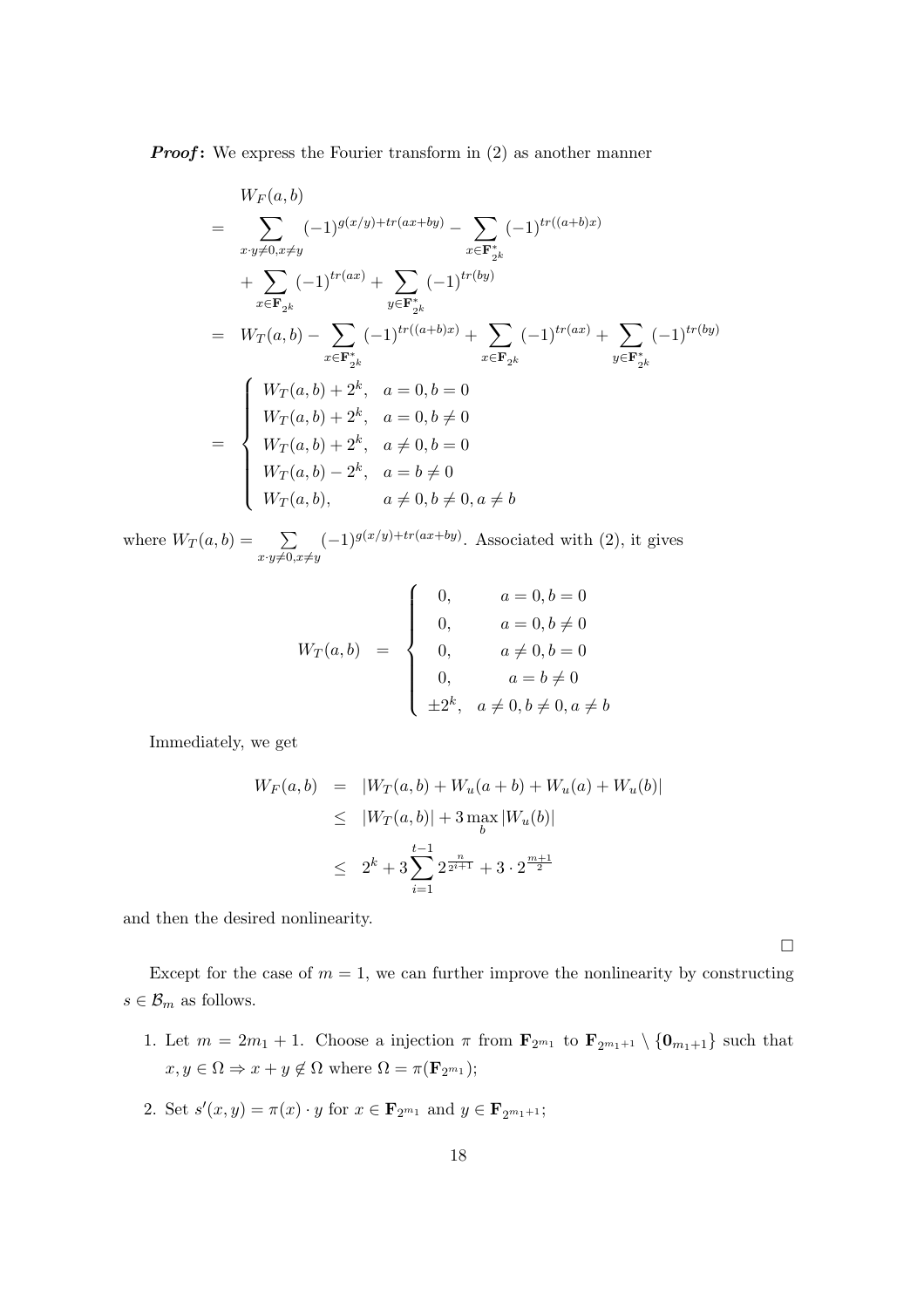3. Obtain  $s \in \mathcal{B}_m$  by applying the Sakar-Maitra's degree optimization method to the balanced function  $s'$ .

It is easy to check that  $s' \in \mathcal{B}_m$  is a balanced semi-bent function, i.e.,  $W_{s'}(a) \in$  $\{0, \pm 2^{\frac{m+1}{2}}\}$  and  $N_{s'} = 2^m - 2^{\frac{m-1}{2}}$ . Specifically, s' satisfies that  $W_{s'}(x+y) = 0$  if  $W_{s'}(x) \neq 0$ and  $W_{s'}(y) \neq 0$  for all  $x, y \in \mathbf{F}_{2^m}$ . According to Lemma 4, we have that  $s \in \mathcal{B}_m$  is a balanced function with  $N_s = 2^m - 2^{\frac{m-1}{2}} - 2$ , the maximal degree  $m-1$ ,

$$
|W_s(a)| \leq 2^m - 2N_s
$$
  
=  $2^m - 2(N_s - 2)$   
=  $\max_{c \in \mathbf{F}_{2^m}} |W_{s'}(c)| + 4$ ,

and

$$
|W_s(a+b) + W_s(a) + W_s(b)| \leq 2 \max_{c \in \mathbf{F}_{2^m}} |W_{s'}(c)| + 12
$$

for all  $a, b \in \mathbf{F}_{2^m}$ . Employing s to construct the balanced Boolean function u in the Dobbertin's iterative construction and then using  $u$  for our Construction 2, we can increase the nonlinearity.

**Theorem 10.** When  $n = 2<sup>t</sup>m$  and  $m > 1$ . Let s be the above m-variable balanced boolean function, and F be the resultant n-variable Boolean function generated by Construction 2, then

$$
N_F \ge 2^{n-1} - 2^{k-1} - 3 \cdot \sum_{i=1}^{t-1} 2^{\frac{n}{2^{i+1}} - 1} - 2^{\frac{m+1}{2}} - 6
$$

#### 5.4 Comparison with the known results

Finally we compare the nonlinearity of our result with the 1-resilient Boolean function in [27], which has almost optimal algebraic immunity  $n/2 - 1$  as well. In general, it is easily seen that our bounds are much better than the bound in [27]. In addition, Table 3 compares our bounds with the numerical result of the bound and some concrete values given [27] for even  $4 \leq n \leq 18$ , which are respectively denoted by  $N_4$  and  $\mathcal{N}_4$  for short.

Table 3. Comparison of the nonlinearity of 1-resilient Boolean functions (n even)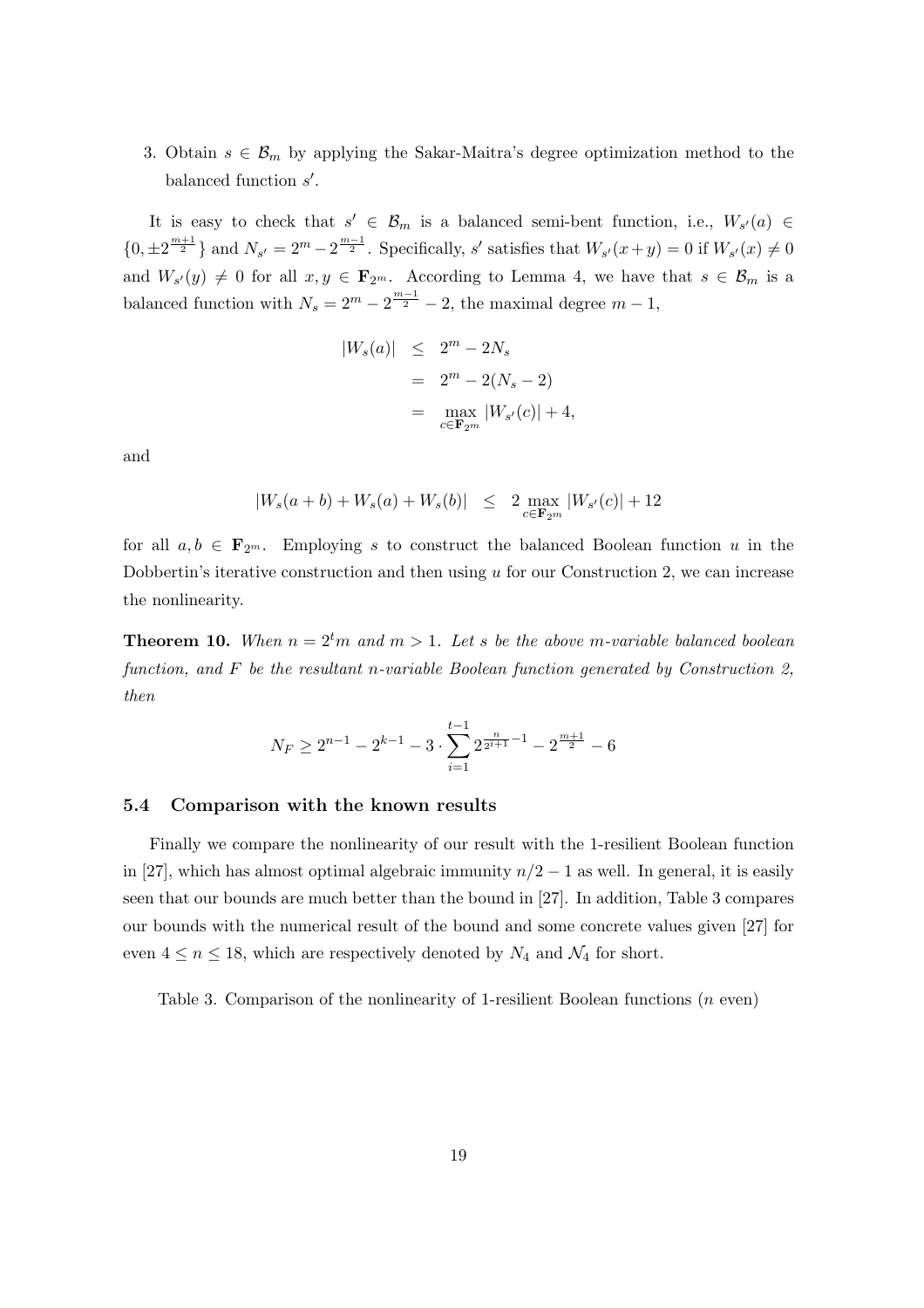|                  | $N_4$          | $\mathcal{N}_4$ | Our bound    | Our bound     |
|------------------|----------------|-----------------|--------------|---------------|
| $\boldsymbol{n}$ | in $[27]$      | in $[27]$       | in Theorem 9 | in Theorem 10 |
| 4                | $\overline{0}$ | 4               | 0            |               |
| 6                | 4              | 24              | 22           | 18            |
| 8                | 80             | 112             | 108          | 103           |
| 10               | 431            | 484             | 484          | 482           |
| 12               | 1910           | 1996            | 1998         | 1994          |
| 14               | 7957           | 8100            | 8104         | 8106          |
| 16               | 32367          | 32588           | 32604        |               |
| 18               | 130386         | 130760          | 130768       | 130778        |

When compared with the newly proposed 1-resilient function in [30], which is recorded to have the best nonlinearity among all the known 1-resilient function constructions, our function still has better nonlinearity, even the algebraic immunity property of that function is unknown yet. For the comparison, first of all we establish an upper bound on the nonlinearity of the 1-resilient function in [30].

**Theorem 11.** Let  $f \in \mathcal{B}_n$  be the 1-resilient Boolean function constructed in [30], then the nonlinearity

$$
N_f < 2^{n-1} - 2^{n/2 - 1} - 2^{n/4 - \lceil \log_2(n/2) \rceil / 2 - 3/2}
$$

**Proof:** Let  $w = \lfloor n/4 \rfloor - 1$ . According to Theorem 1 in [30],

$$
N_f = \max_{A} \left( 2^{n-1} - 2^{n/2 - 1} - \sum_{k=1}^{w} a_k \cdot 2^{n/2 - k - 1} \right),\tag{6}
$$

where  $A = \{(a_1, \dots, a_w) : a_k \in \mathbf{F}_2, 1 \le k \le w\}$  satisfies

$$
\sum_{k=1}^{w} a_k \cdot \sum_{j=2}^{n/2-2k} \binom{n/2-2k}{j} \ge \frac{n}{2} + 1.
$$

Define r to be the integer such that  $a_r = 1$  and  $a_i = 0$  for all  $i < r$ . To attain the maximal nonlinearity, it is easily seen from  $(6)$  that r should be as large as possible, say close to w.

Clearly, 
$$
\sum_{j=2}^{n/2-2k} {\binom{n/2-2k}{j}} < 2^{n/2-2k}
$$
 and then  

$$
\sum_{k=r}^{w} \sum_{j=2}^{n/2-2k} {\binom{n/2-2k}{j}} < 2^{n/2-2r+1}
$$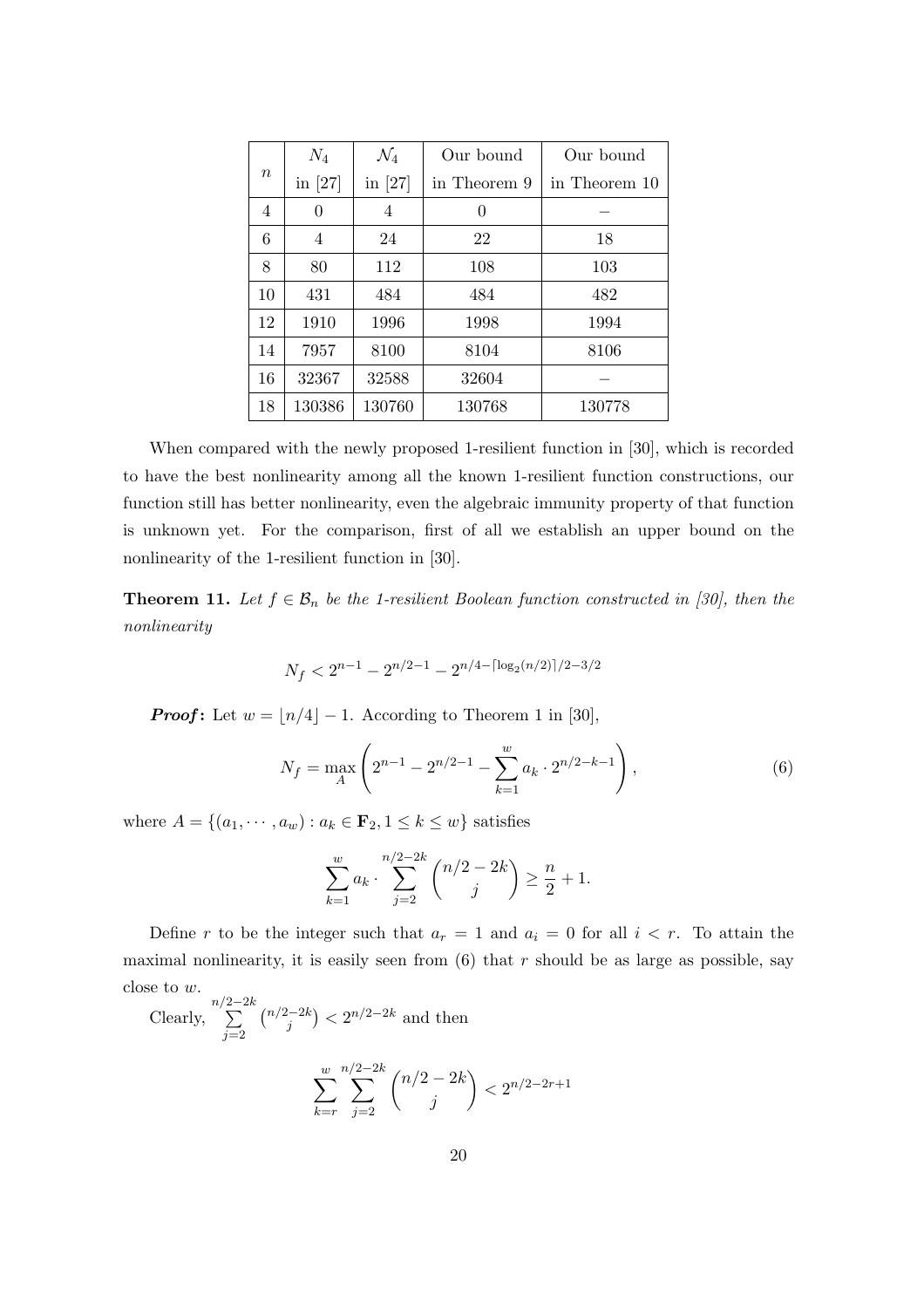which leads to

$$
2^{n/2 - 2r + 1} > \frac{n}{2}.
$$

Hence,  $r < (n+2)/4 - \lceil \log_2(n/2) \rceil / 2$ . Then,

$$
N_f \le 2^{n-1} - 2^{n/2 - 1} - 2^{n/2 - r - 1}
$$
  
< 
$$
< 2^{n-1} - 2^{n/2 - 1} - 2^{n/4 + \lceil \log_2(n/2) \rceil / 2 - 3/2}
$$

Set  $n = 2^tm$  in Theorem 11, we arrive at  $N_f < 2^{n-1} - 2^{n/2-1} - 2^{n/4 + (t-1)/2 + \lceil \log_2 m \rceil / 2 - 3/2}$ , which is worse than our bounds in Theorems 9 and 10 provided that  $t+ \lceil \log_2 m \rceil > 2 \log_2 3+1$ 2. Therefore, our bounds are much better in most cases.

 $\Box$ 

Finally, in Table 4 we compare some small concrete values.

|  | Table 4. Comparison of the nonlinearity of 1-resilient Boolean functions $(n$ even) |  |  |  |  |  |  |  |  |
|--|-------------------------------------------------------------------------------------|--|--|--|--|--|--|--|--|
|--|-------------------------------------------------------------------------------------|--|--|--|--|--|--|--|--|

|                  | $N_F$           | Our bound       | Our bound       |
|------------------|-----------------|-----------------|-----------------|
| $\boldsymbol{n}$ | in $[30]$       | in Theorem 9    | in Theorem 10   |
| 12               | 1996            | 1998            | 1994            |
| 14               | 8092            | 8104            | 8106            |
| 16               | 32604           | 32604           |                 |
| 18               | 130748          | 130768          | 130778          |
| 20               | 523708          | 523716          | 523714          |
| 22               | 2095996         | 2096032         | 2096058         |
| 24               | 8386300         | 8386446         | 8386442         |
| 26               | 33550076        | 33550144        | 33550202        |
| 28               | 134209020       | 134209320       | 134209322       |
| 30               | 536854012       | 536854144       | 536854266       |
| 32               | 2147449852      | 2147450460      |                 |
| 34               | 8589868028      | 8589868288      | 8589868538      |
| 36               | 34359605244     | 34359606480     | 34359606490     |
| 38               | 137438689276    | 137438689792    | 137438690298    |
| 40               | 549755285500    | 549755288004    | 549755288002    |
| 42               | 2199022202876   | 2199022203904   | 2199022204922   |
| 44               | 8796090916860   | 8796090921888   | 8796090921914   |
| 46               | 35184367886332  | 35184367888384  | 35184367890426  |
| 48               | 140737479950332 | 140737479960462 | 140737479960458 |
| 50               | 562949936627708 | 562949936631808 | 562949936635898 |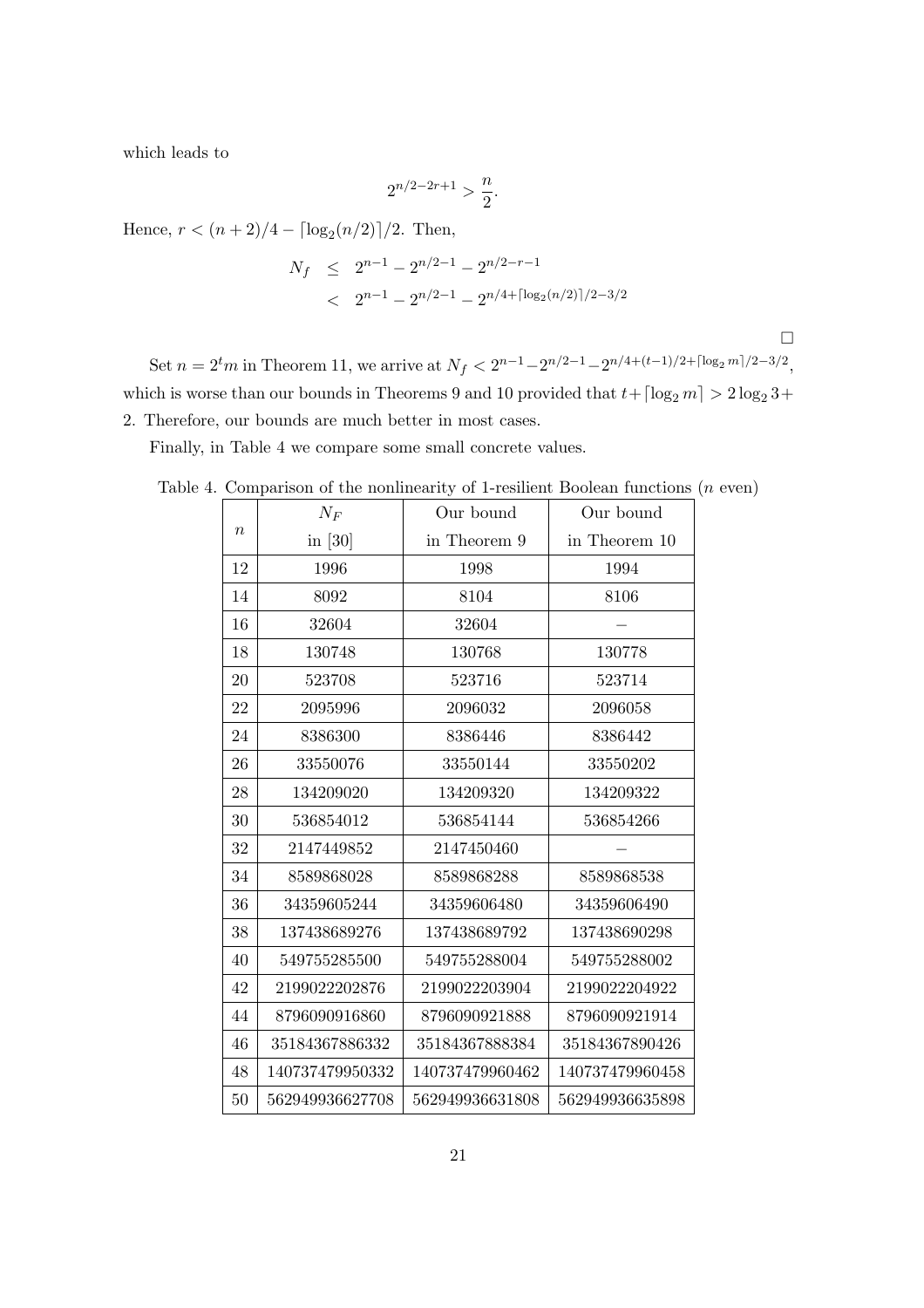# References

- [1] A. Canteaut and M. Trabbia, "Improved fast correlation attacks using parity-check equations of weight 4 and 5," in Advances in Cryptology-EUROCRYPT 2000 (Lecture Notes in Computer Science), Springer-Verlag, 2000, vol. 1807, pp. 573-588.
- [2] C. Carlet, "A larger class of cryptographic Boolean functions via a study of the Maiorana-Mcfarland construction," in Advances in Cryptology-CRYPTO 2002 (Lecture Notes in Computer Science), Springer-Verlag, 2002, vol. 2442, pp. 549-564.
- [3] C. Carlet, D.K. Dalai, K.C. Gupta, and S. Maitra,"Algebraic immunity for cryptographically significant Boolean functions: analysis and construction," IEEE Trans. Inf. Theory, vol. 52, no. 7, pp. 3105-3121, 2006.
- [4] C. Carlet, X. Zeng, C. Li, and L. Hu, "Further properties of several classes of Boolean functions with optimum algebraic immunity," Des. Codes Cryptogr. vol. 52, pp. 303-338, 2009.
- [5] C. Carlet and K. Feng, "An infinite class of balanced functions with optimal algebraic immunity, good immunity to fast algebraic attacks and good nonlinearity," in Advances in Cryptology-ASIACRYPT 2008 (Lecture Notes in Computer Science), Springer-Verlag, 2008, vol. 5350, pp. 425-440.
- [6] C. Carlet, "The monography Boolean Methods and Models," In Boolean Functions for Cryptography and Error Correcting Codes, Y. Crama and P. Hammer, Eds, Cambridge University Press, Cambridge.
- [7] N. Courtois and W. Meier, "Algebraic attacks on stream ciphers with linear feedback," in Advances in Cryptology - EUROCRYPT 2003 (Lecture Notes in Computer Science), Springer-Verlag, 2003, vol. 2656, pp. 345-359.
- [8] T.W. Cusick, Y. Li, and P. Stanica, "On a combinatoric conjecture," Cryptology ePrint Archive, Report 2009/554, 2009. http: //eprint.iacr.org/2009/554.pdf.
- [9] D.K. Dalai, S. Maitra, and S. Sarkar, "Basic theory in construction of Boolean functions with maximum possible annihilator immunity," Des. Codes Cryptogr, vol. 40, no. 1, pp. 41-58, 2006.
- [10] J.F. Dillon, "Elementary Hadamard difference sets." Ph.D. Thesis, Univ. of Maryland, 1974.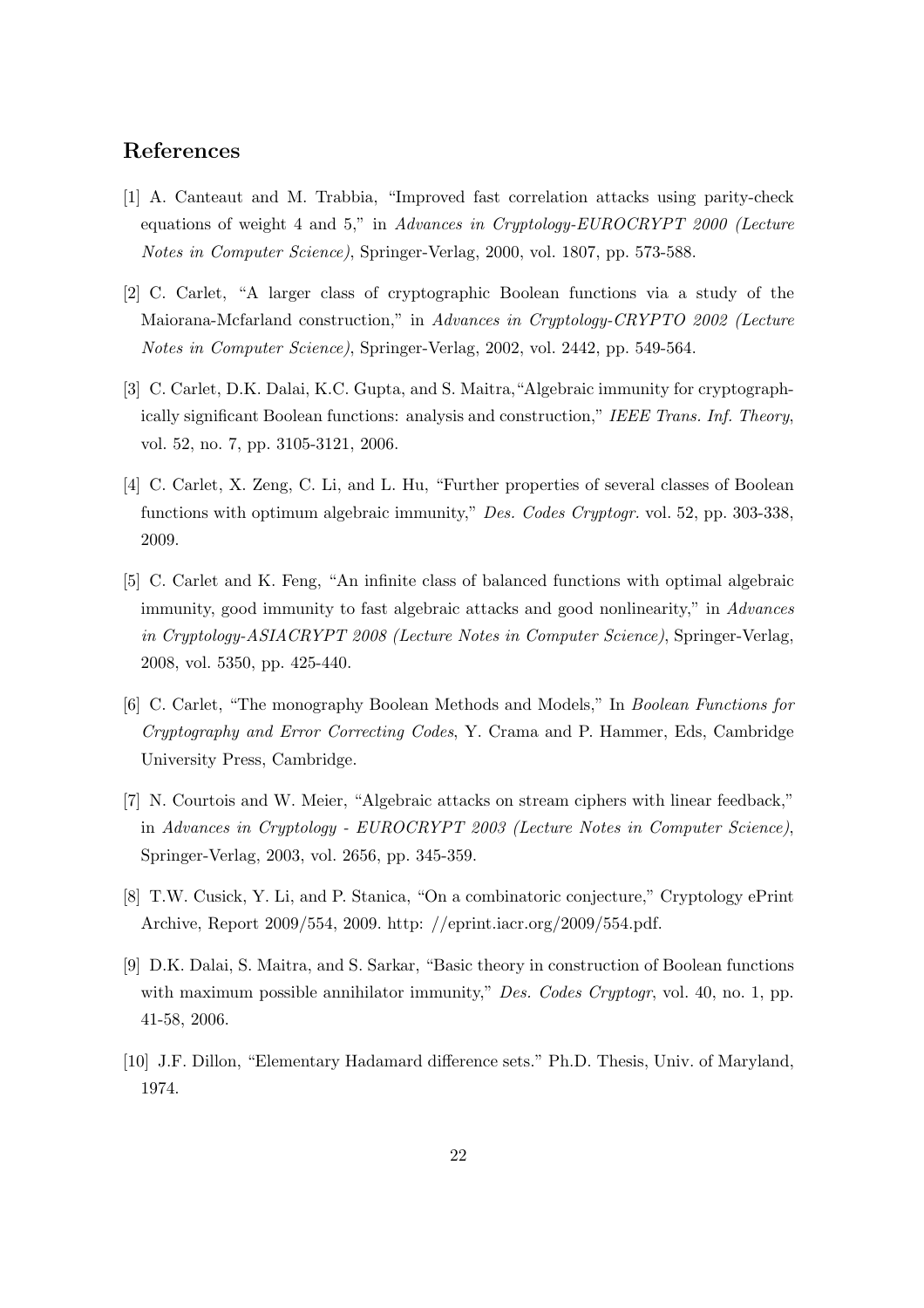- [11] C. Ding, G.Z. Xiao, and W. Shan, The Stability Theory of Stream Ciphers, Lecture Notes in Computer Science, vol. 561. Springer-Verlag, 1991.
- [12] H. Dobbertin, "Construction of bent functions and balanced boolean functions with high nonlinearity," in Workshop on Fast Software Encryption (Lecture Notes in Computer Science), Springer-Verlag, 1995, vol. 1008, pp. 61-74.
- [13] J.P. Flori, H. Randriambololona, G. Cohen, and S. Mesnager, "On a conjecture about binary strings distribution," Cryptology ePrint Archive, Report 2010/170, 2010. http: //eprint.iacr.org/.
- [14] S. Kavut and M.D. Yücel, "9-variable Boolean functions with nonlinearity 242 in the generalized rotation symmetric class," Information and Computation, vol. 208, pp. 341- 350, 2010.
- [15] S. Kavut, S. Maitra, and M.D. Yücel, "Search for Boolean functions with excellent profiles in the rotation symmetric class," IEEE Trans. Inf. Theory, vol. 53, no. 5, pp. 1743-1751, 2007.
- [16] N. Li and W. Qi, "Construction and analysis of boolean functions of 2t+1 variables with maximum algebraic immunity," In Advances in Cryptology - Asiacrypt 2006 (Lecture Notes in Computer Science), Springer-Verlag, 2006, vol. 4284, pp. 84-98.
- [17] N. Li, L. Qu, W. Qi, G. Feng, C. Li, and D. Xie, "On the construction of Boolean functions with optimal algebraic immunity," IEEE Trans. Inf. Theory, vol. 54, pp. 1330-1334, 2008.
- [18] M. Lobanov, "Tight bound between nonlinearity and algebraic immunity," Cryptology ePrint Archive, Report 2005/441, 2005. http: //eprint.iacr.org/2005/441.pdf
- [19] S. Maitra, S. Kavut, and M.D. Y¨ucel, "Balanced Boolean function on 13-variables having nonlinearity greater than the bent concatenation bound," in *Proceedings of the* Fourth International Workshop on Boolean Functions: Cryptography and Applications, BFCA'08, Copenhagen, Denmark, 2008, pp. 109-118.
- [20] W. Meier, E. Pasalic, and C. Carlet, "Algebraic attacks and decomposition of boolean functions," In Advances in Cryptology - EUROCRYPT 2004 (Lecture Notes in Computer Science), Springer-Verlag, 2004, vol. 3027, pp. 474-491.